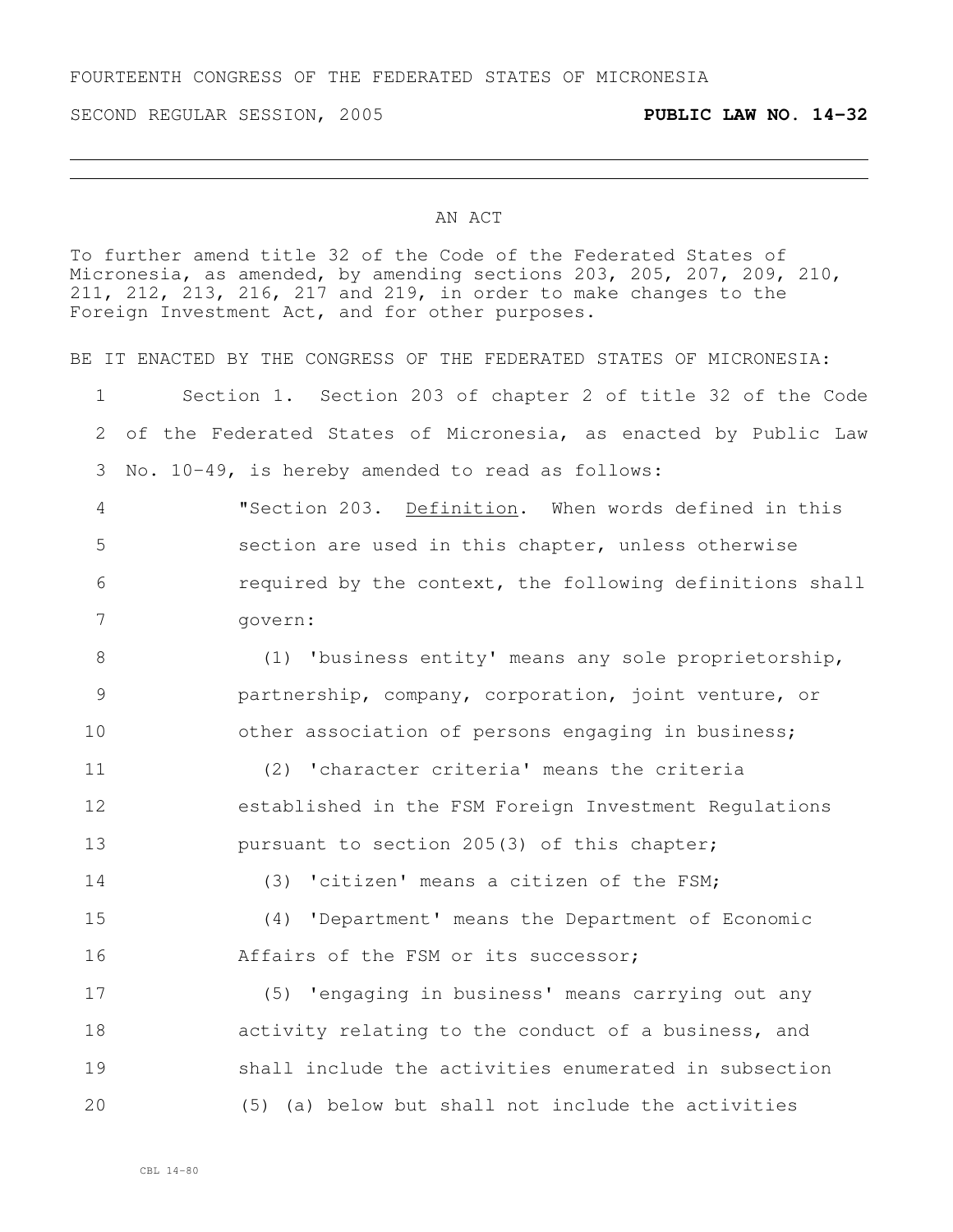<u> 1989 - Johann Stoff, deutscher Stoff, der Stoff, der Stoff, der Stoff, der Stoff, der Stoff, der Stoff, der S</u>

| 1              | enumerated in subsection (5) (b) below:                  |
|----------------|----------------------------------------------------------|
| $\mathbf{2}$   | (a) 'engaging in business' shall include:                |
| 3              | (i) buying, selling, leasing, or                         |
| $\overline{4}$ | exchanging goods, products, or property of any kind for  |
| 5              | commercial purposes;                                     |
| 6              | (ii) buying, selling, or exchanging services             |
| 7              | of any kind for commercial purposes;                     |
| $8\,$          | (iii) conducting negotiations for transactions           |
| $\mathcal{G}$  | of the types described in items (i) or (ii) above;       |
| 10             | provided, however, that negotiations with licensed       |
| 11             | importers for periods of less than 14 days per calendar  |
| 12             | year shall not be considered 'engaging in business';     |
| 13             | (iv) appointing a representative, agent, or              |
| 14             | distributor by a noncitizen to perform any of the acts   |
| 15             | described in items (i) through (iii) above, unless said  |
| 16             | representative, agent, or distributor has an independent |
| 17             | status and transacts business in its name for its own    |
| 18             | account and not in the name of or for the account of any |
| 19             | noncitizen principal;                                    |
| 20             | (v) maintaining a stock of goods in the FSM              |
| 21             | for the purpose of having the same processed by another  |
| 22             | person in the FSM;                                       |
| 23             | (vi) establishing or operating a factory,                |
| 24             | workshop, processing plant, warehouse, or store, whether |
| 25             | wholesale or retail;                                     |

<u> 1989 - Johann Stoff, deutscher Stoff, der Stoff, der Stoff, der Stoff, der Stoff, der Stoff, der Stoff, der S</u>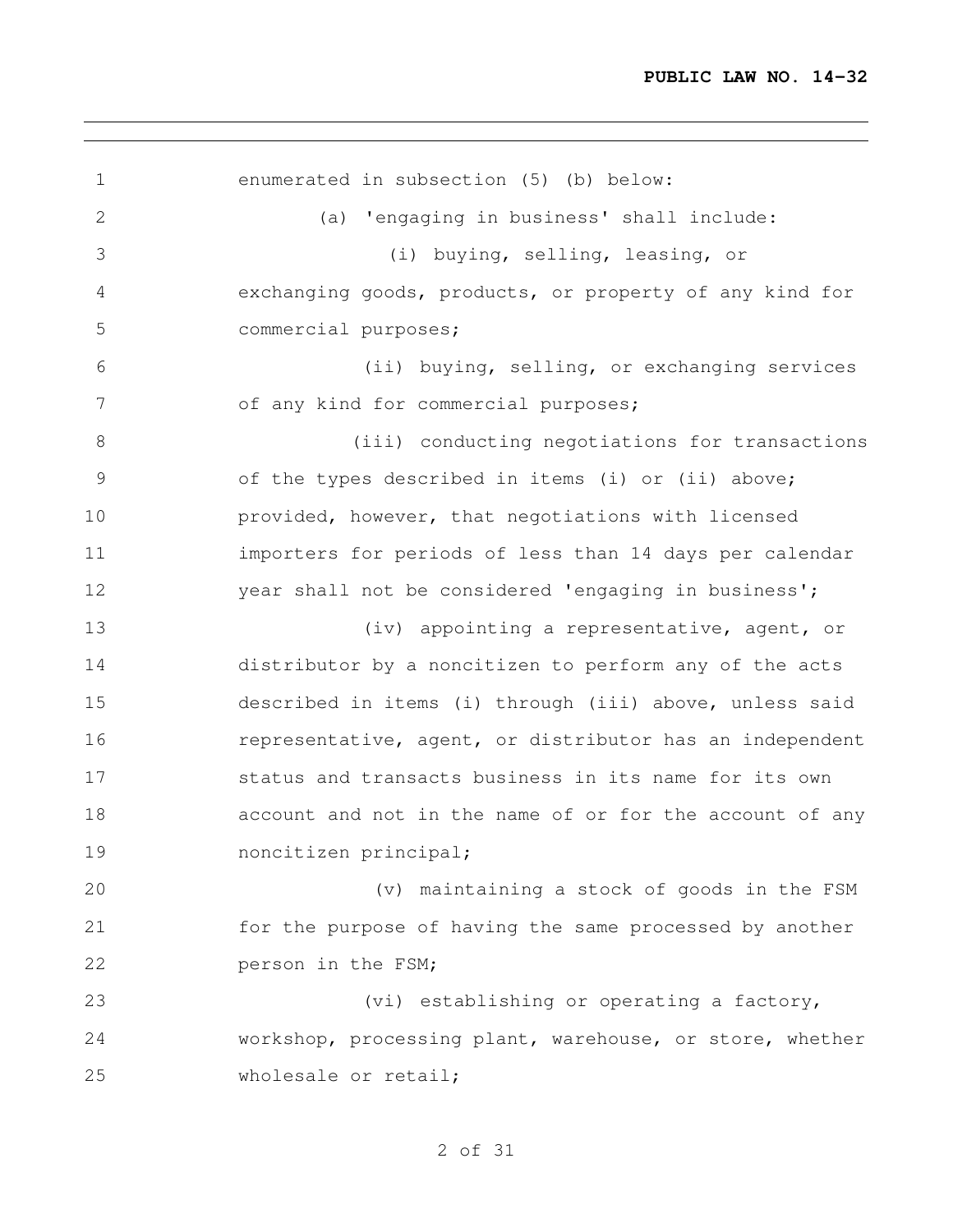(vii) mining or exploring for minerals, or the commercial exploitation or extraction of other natural resources; (viii) providing services as a management firm or professional consultant in the management, supervision, or control of any business entity; and (ix) providing professional services as an attorney, physician, dentist, engineer, surveyor, accountant, auditor, or other professional providing service for a fee; provided, however, that such a professional shall not be considered to be 'engaging in business' unless he or she, while present in the FSM, performs his or her respective professional services for more than 14 days in any calendar year; (b) engaging in business shall not include: (i) the publication of general 17 advertisements through newspapers, brochures, or other publications, or through radio or television; (ii) the conducting of scientific research or investigations, if a) the research or investigation is sponsored by a university, college, agency, or institution normally engaged in such activities primarily for purposes other than commercial profit, and b) the particular research or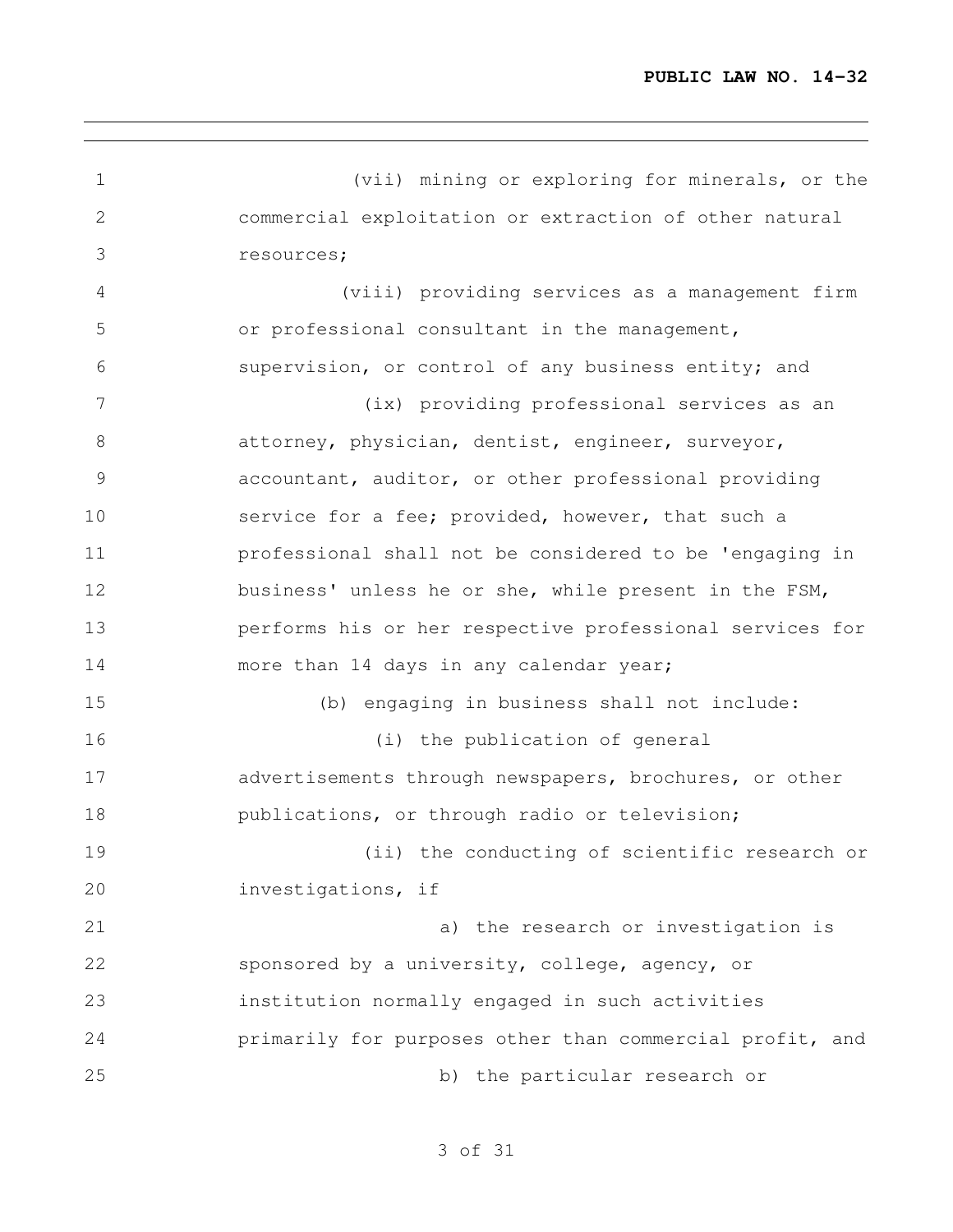```
1 investigation at issue is not for purposes of, or
2 expected to yield, commercial profit;
3 (iii) the collection of information by a bona
4 fide journalist for news publication or broadcast;
5 (iv) maintaining or defending any action or
6 suit, or participating in administrative proceedings,
7 arbitration, or mediation;
8 (v) maintaining bank accounts;
9 (vi) the lawful sale of corporate shares or
10 other interests or holdings in a business entity
11 acquired not for speculation or profit; or
12 (vii) the making of occasional sales as
13 defined by the FSM Foreign Investment Regulations;
14 (6) 'foreign investment' means any activity in the
15 FSM by a noncitizen that amounts to 'engaging in
16 business' as defined above;
17 (7) 'Foreign Investment Permit' means an FSM
18 Foreign Investment Permit, a State Foreign Investment
19 Permit, or a Pre-Existing Foreign Investment Permit;
20 (8) 'foreign investor' means a noncitizen who is
21 engaging in business in the FSM, as defined above;
22 (9) 'FSM' means the Federated States of
23 Micronesia;
24 (10) 'FSM Foreign Investment Permit' means a permit
25 issued by the Secretary in accordance with the
```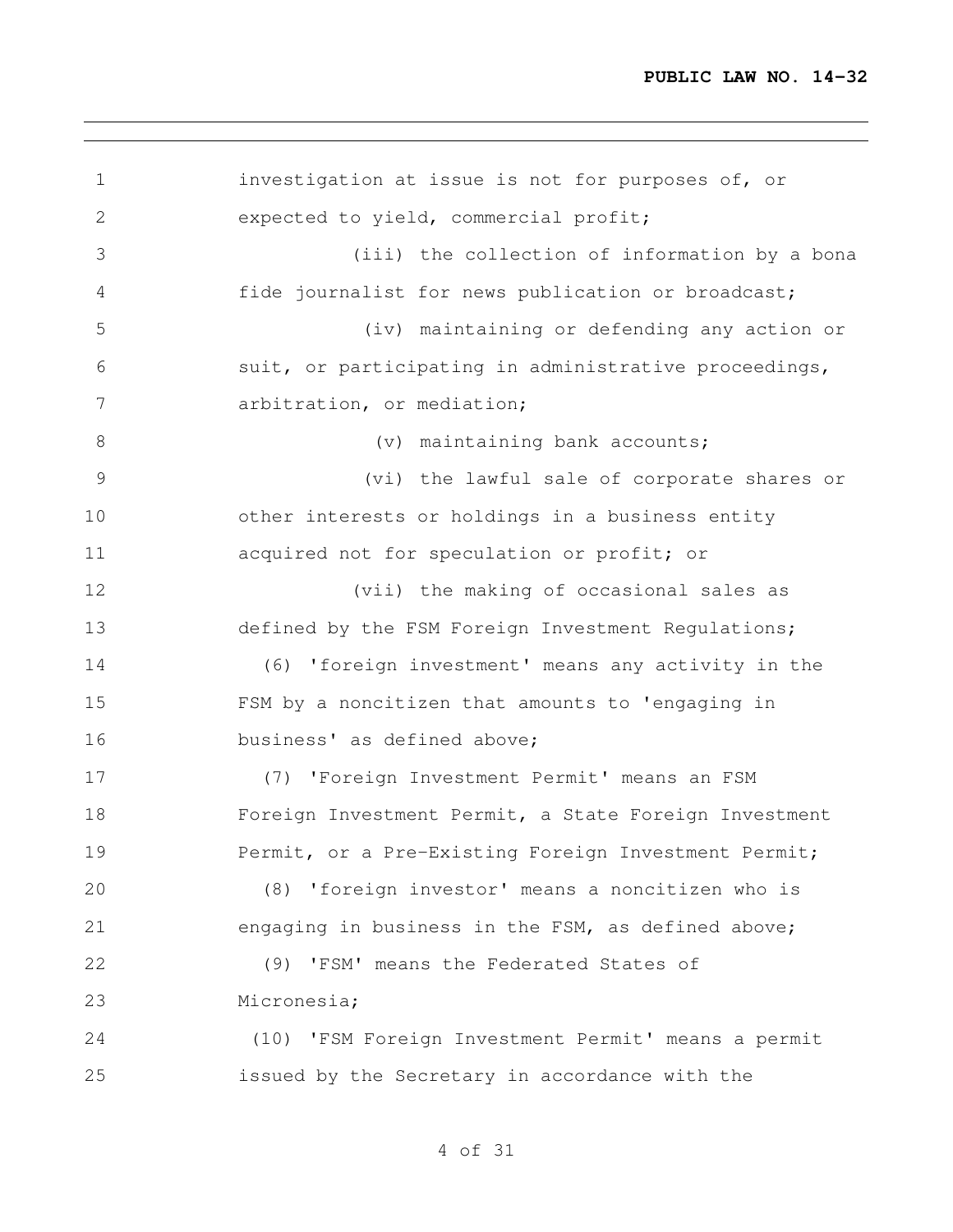**provisions of this chapter;**  (11) 'FSM Foreign Investment Regulations' means Regulations promulgated by the Secretary in accordance with the provisions of this chapter; (12) 'noncitizen' means any person who is not a citizen of the FSM, and any business entity in which any ownership interest is held by a person who is not a 8 citizen of the FSM; (13) 'ownership interest' in a business entity means ownership of or control over, whether directly, indirectly, legally or beneficially, some or all of the 12 shares of, property or assets of, voting rights in, or **rights to profits or revenue from, that business entity; provided**, however, that: (a) ownership interest shall not include a bona fide security interest in real or personal property for 17 the purpose of securing a loan or other obligation; and (b) any interest owned or controlled by the spouse, minor child, or other dependent of a person shall be counted as owned or controlled by that person in determining whether he or she has an ownership interest in a business entity, provided that this subsection shall not apply to a noncitizen spouse who is married to a citizen and who does not hold an ownership interest in his or her own right;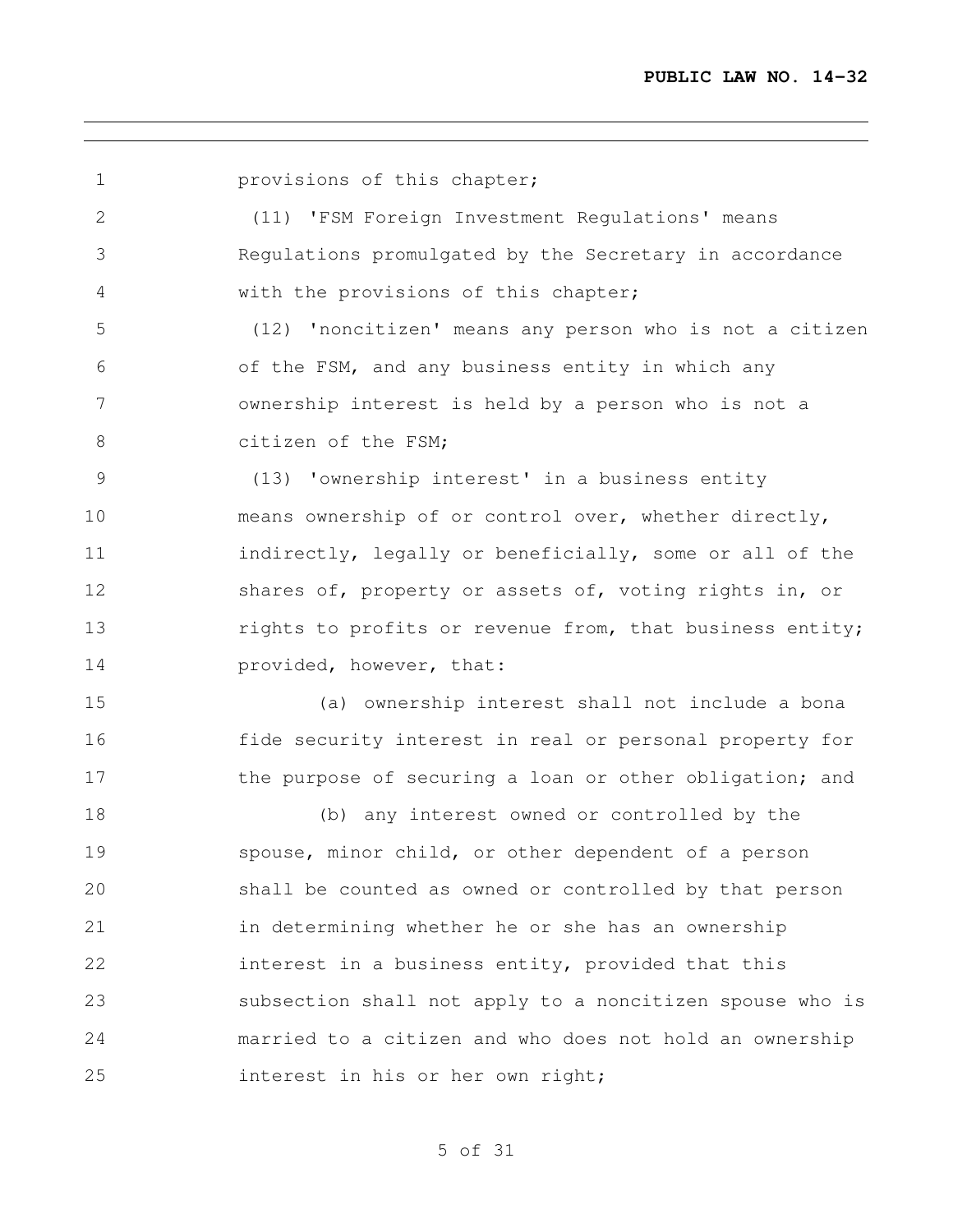(14) 'person' includes both individuals and legal entities; (15) 'Pre-Existing Foreign Investment Permit' means a permit issued by the Secretary or by a State prior to 5 the date on which this act took effect, and which has not expired according to its terms or been suspended or canceled; (16) 'Secretary' means the Secretary of the 9 Department Economic Affairs of the FSM; (17) 'State' means one of the States of the FSM; (18) 'State Foreign Investment Legislation' means legislation enacted and currently effective in one of the States to regulate foreign investment within that 14 State; (19) 'State Foreign Investment Permit' means a permit issued by authorized officials within one of the States pursuant to relevant State Foreign Investment 18 Leqislation; (20) 'Substantial ownership interest' means an ownership interest in a business entity of at least 21 thirty percent (30%)." Section 2. Section 205 of chapter 2 of title 32 of the Code of the Federated States of Micronesia, as enacted by Public Law No. 10-49, is hereby amended to read as follows: "Section 205. Categories of economic sectors. The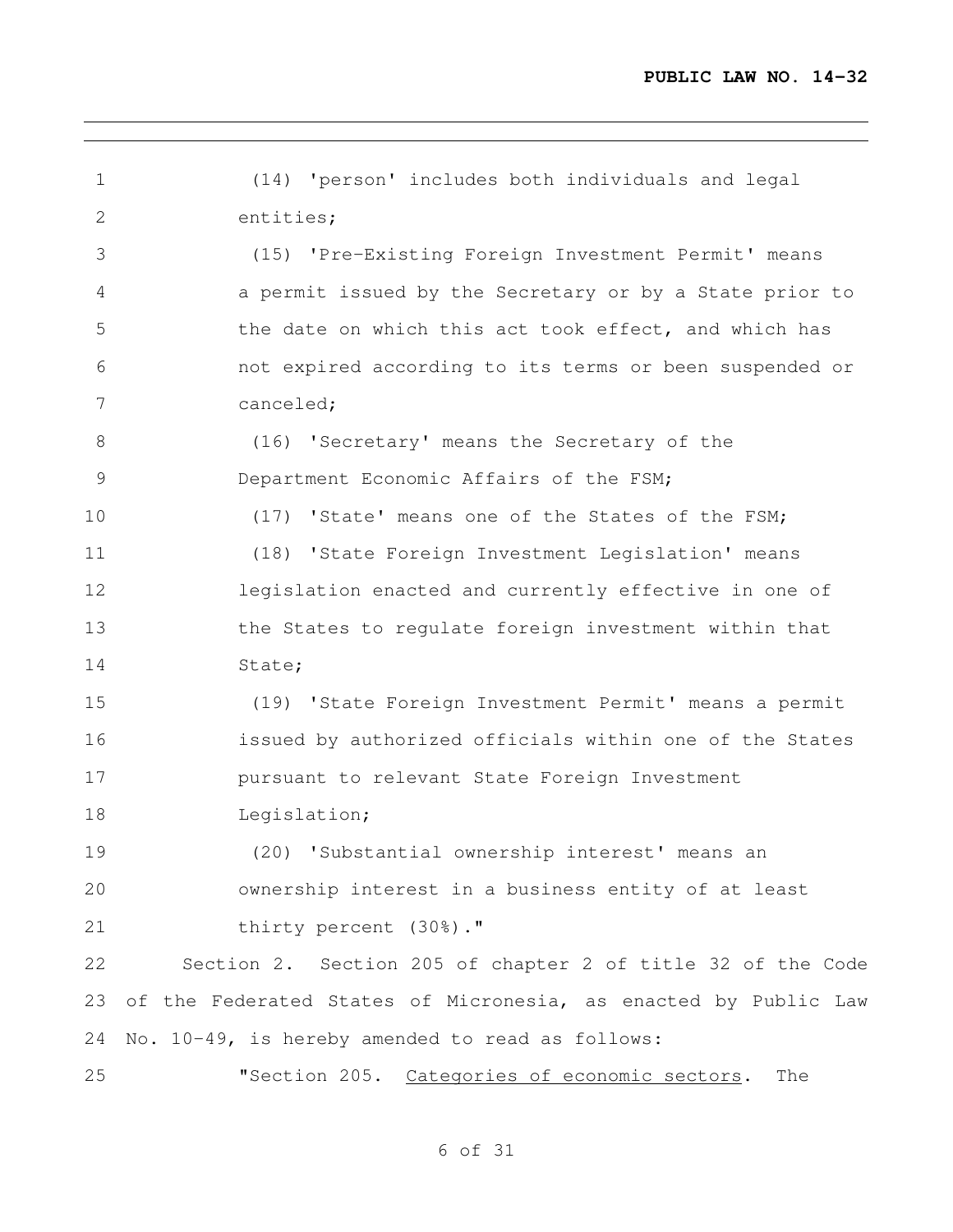following system of Categories of economic sectors is hereby established for the purpose of implementing the policy of the FSM to welcome foreign investment in all sectors of the FSM economy, insofar as such foreign investment is consistent with the economic, social, and cultural well-being of its citizens: (1) Categories for National Regulation -- economic sectors that are of special national significance and therefore fall within the jurisdiction of the National Government in respect of foreign investment regulation. These Categories are the following: (a) Category A ('National Red List') -- the set of economic sectors that are closed to foreign investment anywhere in the FSM. Economic sectors in the National Red List are the following: 16 (i) arms manufacture; (ii) the minting of coins or printing of 18 notes for use as currency; (iii) business activities relating to nuclear **power or radioactivity; and**  (iv) such other economic sectors as the Secretary may, after consultation with States pursuant to section 206(2) of this chapter, designate in the FSM Foreign Investment Regulations as being on the National Red List.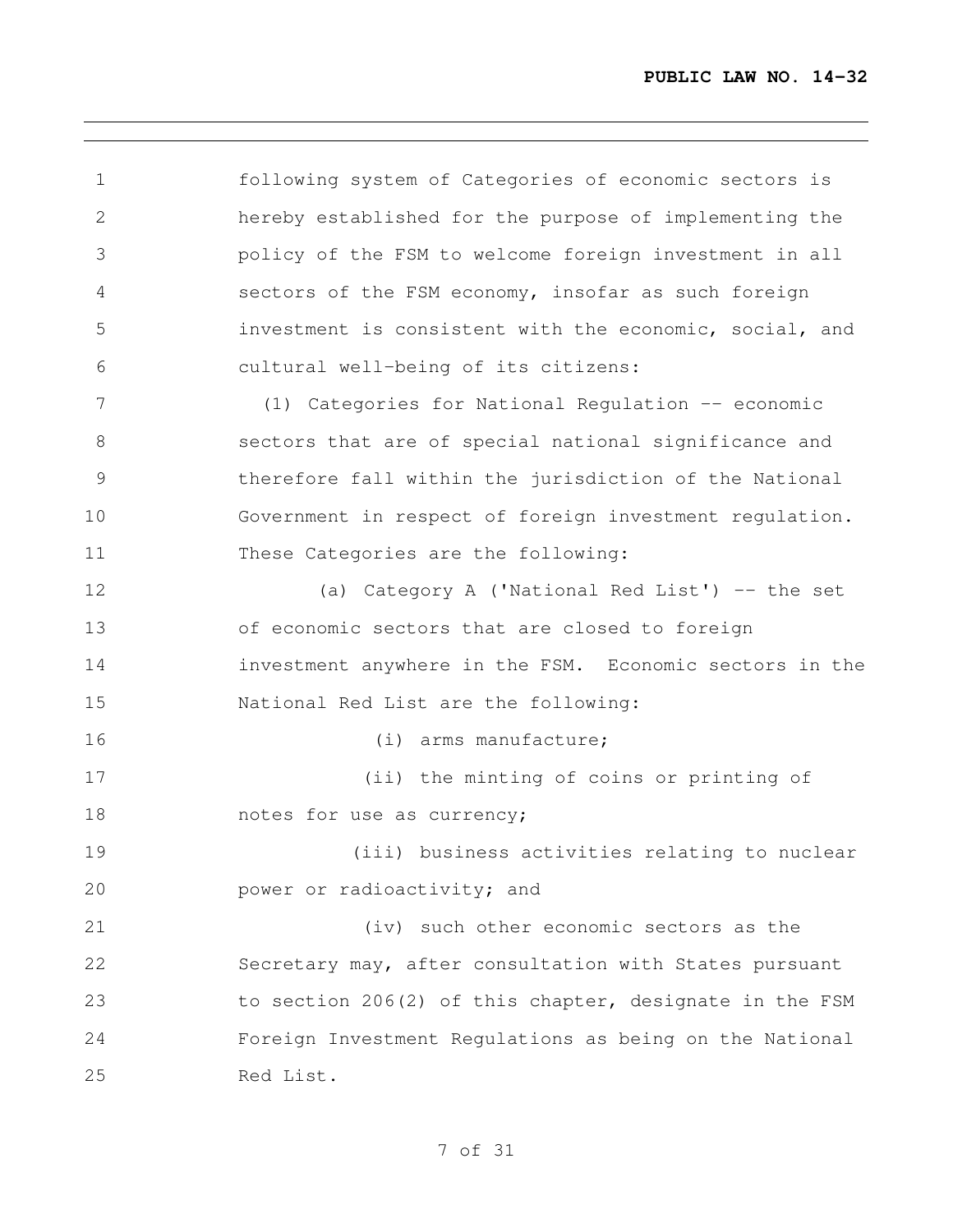<u> 1980 - Johann Barbara, martxa alemaniar argumento este alemaniar alemaniar alemaniar alemaniar alemaniar al</u>

| $\mathbf 1$  | (b) Category B ('National Amber List') $-$ the set       |
|--------------|----------------------------------------------------------|
| $\mathbf{2}$ | of economic sectors that are subject to National         |
| 3            | Government regulation and as to which certain criteria   |
| 4            | specified in the FSM Foreign Investment Regulations must |
| 5            | be met. Economic Sectors on the National Amber List      |
| 6            | include the following:                                   |
| 7            | (i) banking, other than as defined in title              |
| 8            | 29 of the FSM Code; and                                  |
| 9            | (ii) insurance; and                                      |
| 10           | (iii) such other economic sectors as the                 |
| 11           | Secretary may, after consultation with States pursuant   |
| 12           | to section 206(2) of this chapter, designate in the FSM  |
| 13           | Foreign Investment Regulations as being on the National  |
| 14           | Amber List.                                              |
| 15           | (c) Category C ('National Green List') -- the set        |
| 16           | of economic sectors that are subject to National         |
| 17           | Government regulation but as to which no special         |
| 18           | criteria need to be met before a Foreign Investment      |
| 19           | Permit is to be issued. Economic sectors on the          |
| 20           | National Green List include the following:               |
| 21           | (i) banking, as defined in title 29                      |
| 22           | of the FSM Code;                                         |
| 23           | (ii) telecommunications;                                 |
| 24           | (iii) fishing in the FSM's Exclusive                     |
| 25           | Economic Zone;                                           |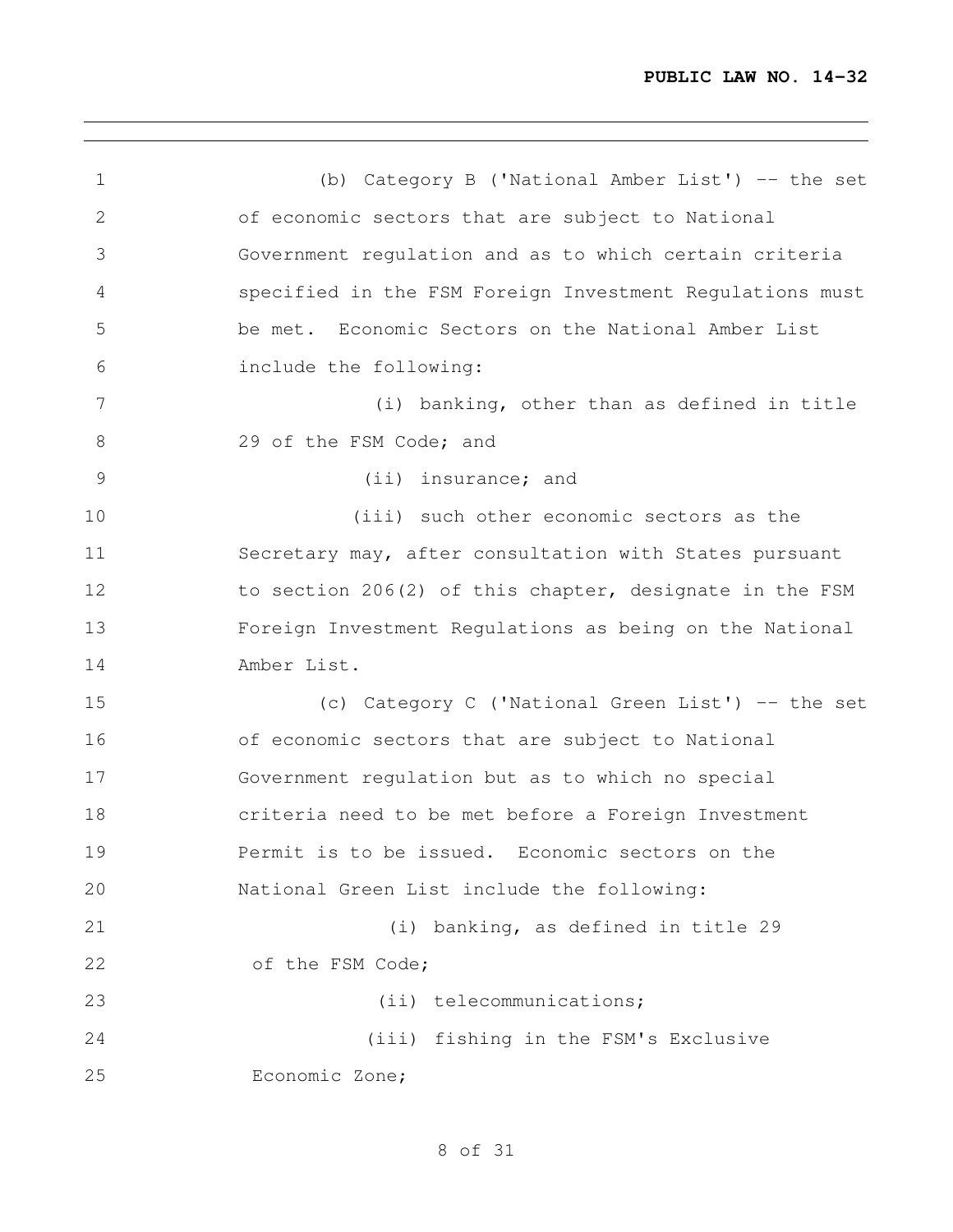<u> 1980 - Johann Barn, amerikansk politiker (d. 1980)</u>

| 1             | (iv) international and interstate air                      |
|---------------|------------------------------------------------------------|
| $\mathbf{2}$  | transport;                                                 |
| 3             | international shipping; and<br>$(\triangledown)$           |
| 4             | (vi) such other economic sectors as                        |
| 5             | the Secretary may, after consultation with States          |
| 6             | pursuant to section 206(2) of this chapter,                |
| 7             | designate in the FSM Foreign Investment Regulations        |
| 8             | as being on the National Green List.                       |
| $\mathcal{G}$ | (2) Categories for State Regulation -- economic            |
| 10            | sectors that are not of special national                   |
| 11            | significance and therefore are delegated to the            |
| 12            | jurisdiction of the State Governments in respect of        |
| 13            | foreign investment regulation. These Categories            |
| 14            | are to be established separately by each State, by         |
| 15            | means of the State Foreign Investment Regulations          |
| 16            | in each State. An economic sector included in any          |
| 17            | of the Categories for National Regulation pursuant         |
| 18            | to subsection (1) above shall not appear in any of         |
| 19            | the Categories for State Regulation.                       |
| 20            | (3) Notwithstanding anything to the contrary in            |
| 21            | subsection $(1)$ , and regardless of the economic category |
| 22            | involved:                                                  |
| 23            | (a) every applicant for or holder of an FSM                |
| 24            | Foreign Investment Permit may be required to meet such     |
| 25            | character criteria as may be specified in the FSM          |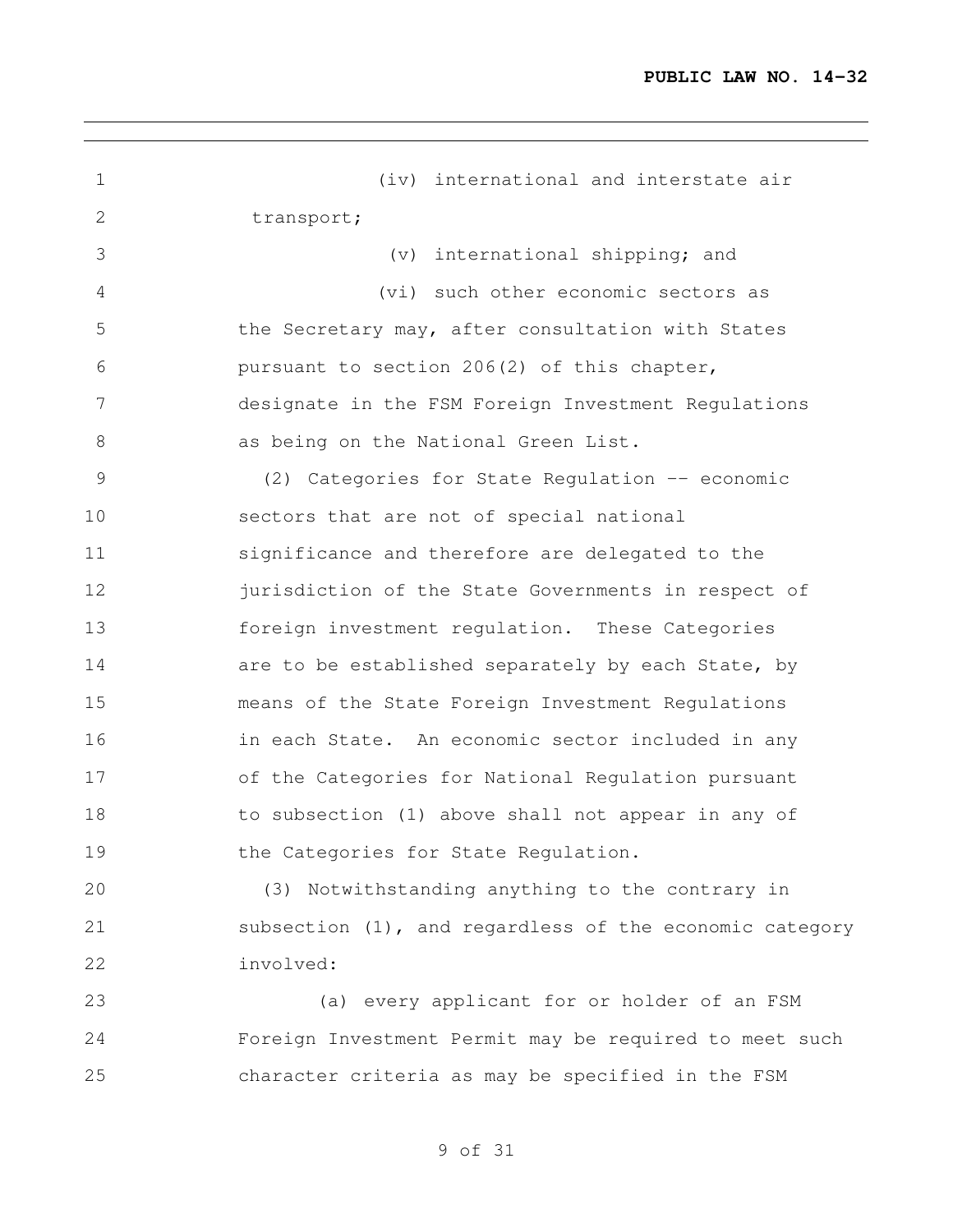<u> 1989 - Johann Stein, marwolaethau a bhann an t-Amhain an t-Amhain an t-Amhain an t-Amhain an t-Amhain an t-A</u>

| $\mathbf 1$ | Foreign_Investment Regulations in order to obtain or            |
|-------------|-----------------------------------------------------------------|
| 2           | retain an FSM Foreign Investment Permit; and                    |
| 3           | (b) every present or future holder of a                         |
| 4           | substantial ownership interest in an applicant for or           |
| 5           | holder of an FSM Foreign Investment Permit may be               |
| 6           | required to meet those same character criteria in order         |
| 7           | to obtain or retain that substantial ownership                  |
| 8           | interest."                                                      |
| 9           | Section 3. Section 207 of chapter 2 of title 32 of the Code     |
| 10          | of the Federated States of Micronesia, as enacted by Public Law |
| 11          | No. 10-49, is hereby amended to read as follows:                |
| 12          | "Section 207. Application procedures for FSM Foreign            |
| 13          | Investment Permits.                                             |
| 14          | (1) An application for an FSM Foreign Investment                |
| 15          | Permit shall be made on the form or forms prescribed in         |
| 16          | the FSM Foreign Investment Regulations, as may be               |
| 17          | supplemented in particular cases by order of the                |
| 18          | Secretary. Such application form or forms shall be made         |
| 19          | publicly available by the Secretary and by responsible          |
| 20          | authorities in each of the States. The application form         |
| 21          | shall require the applicant to identify clearly the             |
| 22          | person(s) resident in the Federated States of Micronesia        |
| 23          | who are designated as agent for service of process.             |
| 24          | (2) Submission of an application for an FSM Foreign             |
| 25          | Investment Permit may be made either (a) to the                 |

<u> 1989 - Johann Stoff, amerikansk politiker (d. 1989)</u>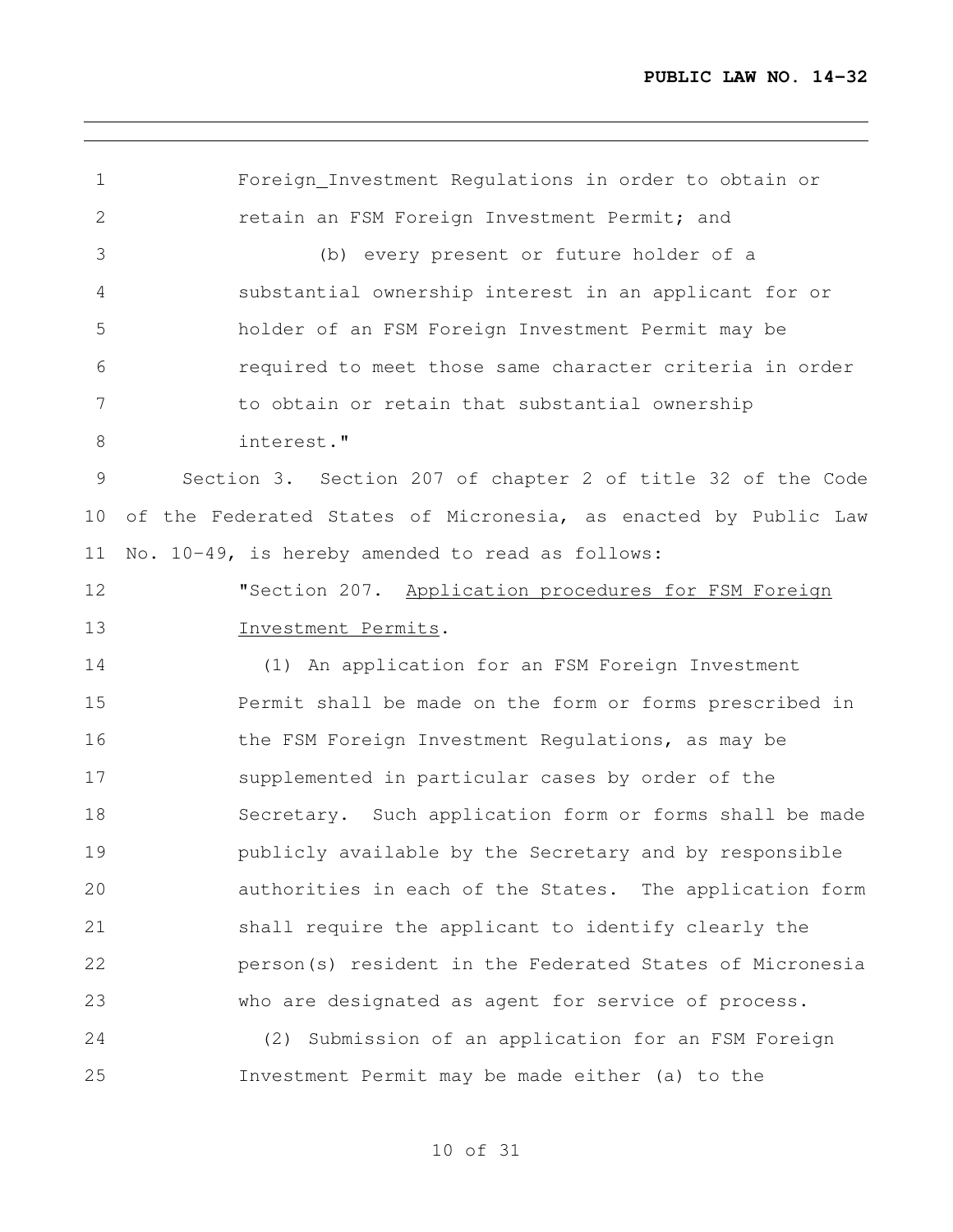Secretary or (b) to the responsible authorities in the State in whose territory the foreign investment takes place or is proposed to take place. In the latter case, the responsible State authorities shall forward the application directly to the Secretary. (3) Upon receiving an application for an FSM Foreign Investment Permit, the Secretary shall, within such periods of time as may be prescribed for this purpose in 9 the FSM Foreign Investment Regulations, take one or more 10 of the following actions, as appropriate: (a) determine whether the application relates to 12 a foreign investment in a Category A, Category B, or 13 Category C economic sector; 14 (b) deny the application if; (i) it relates to a foreign investment in a Category A (National Red List) economic sector, or (ii) it relates to a foreign investment in any other Category for National Regulation and does not meet the character criteria for obtaining an FSM Foreign Investment Permit that are established in the FSM Foreign Investment Regulations pursuant to section 205(3) of this chapter; (c) forward the application to the responsible State authorities if it relates to a foreign investment in an economic sector other than those designated for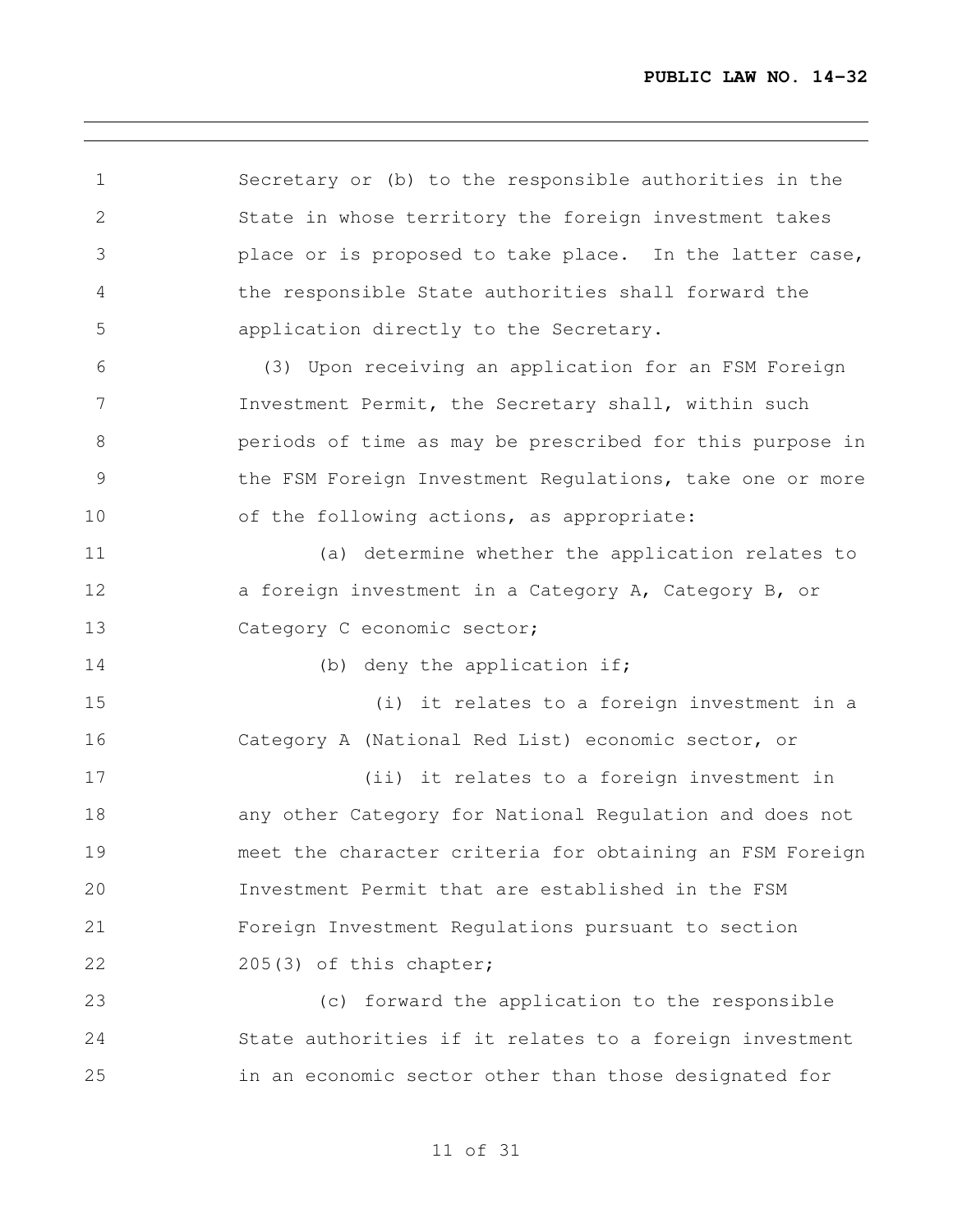```
1 inclusion in Category A, Category B, or Category C;
2 (d) forward a notification copy of the
3 application to the responsible State Authorities if it
4 relates to a Foreign Investment in economic sector
5 categories A, B, or C;
6 (e) require the applicant to submit further
7 information if the application is incomplete or does not
8 provide enough information for the Secretary to
9 determine:
10 (i) what economic sector(s) is (are)
11 involved, or
12 (ii) whether the character criteria have been
13 met;
14 (f) issue an FSM Foreign Investment Permit
15 if the application:
16 (i) is complete;
17 (ii) meets the character criteria; and
18 (iii) relates to a foreign investment in
19 either Category B (National Amber List) or Category C
20 (National Green List) economic sector.
21 (4) Upon taking any action described in paragraph (b),
22 (e), or (f) of subsection (3) above, the Secretary
23 shall, within such periods of time as may be prescribed
24 for this purpose in the FSM Foreign Investment
25 Regulations, advise the applicant of the action and the
```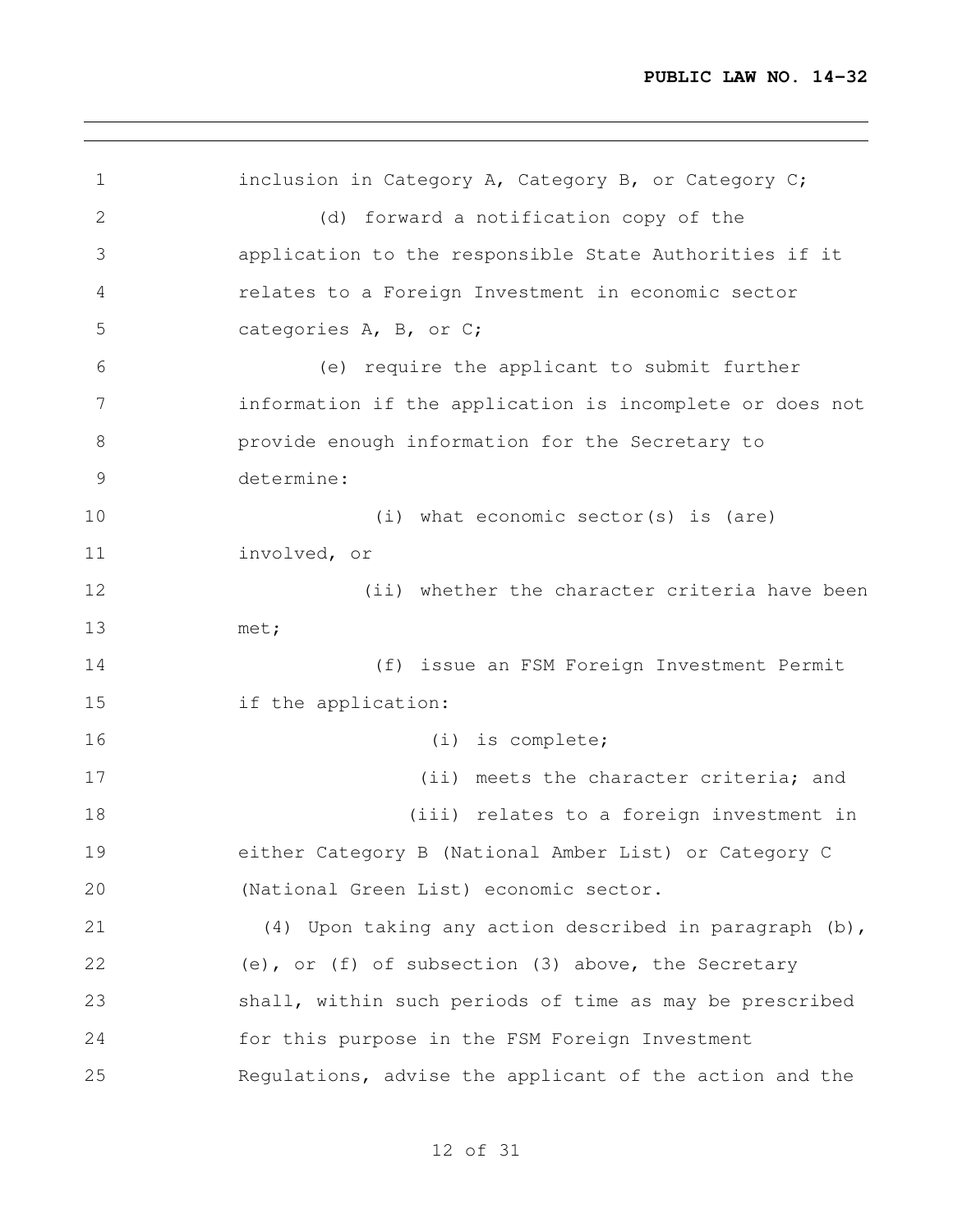reasons therefor.

 (5) The nature and amount of the application fee, if any, to be paid by an applicant seeking an FSM Foreign Investment Permit shall be established in the FSM Foreign Investment Regulations.

 (6) If the Secretary issues an FSM Foreign Investment 7 Permit pursuant to subsection (3) (f) above, the FSM 8 Foreign Investment Permit will be sent to the applicant, with copies to be (a) inserted into a register to be maintained by the Department for this purpose and (b) 11 sent to the responsible authority in each State, for insertion in a register to be maintained by such authorities for this purpose.

 (7) If the Secretary denies an application for an FSM Foreign Investment Permit pursuant to subsection (3)(b)(ii) above, the applicant may (a) resubmit the application with modifications designed to meet the applicable national criteria established in the FSM Foreign Investment Regulations pursuant to section 206(1)(d) of this chapter, or (b) provide to the Secretary additional information or explanation to 22 indicate how, in the applicant's opinion, the foreign investment would satisfy such criteria. On receipt of such modifications or additional information, the Secretary shall review the application and make a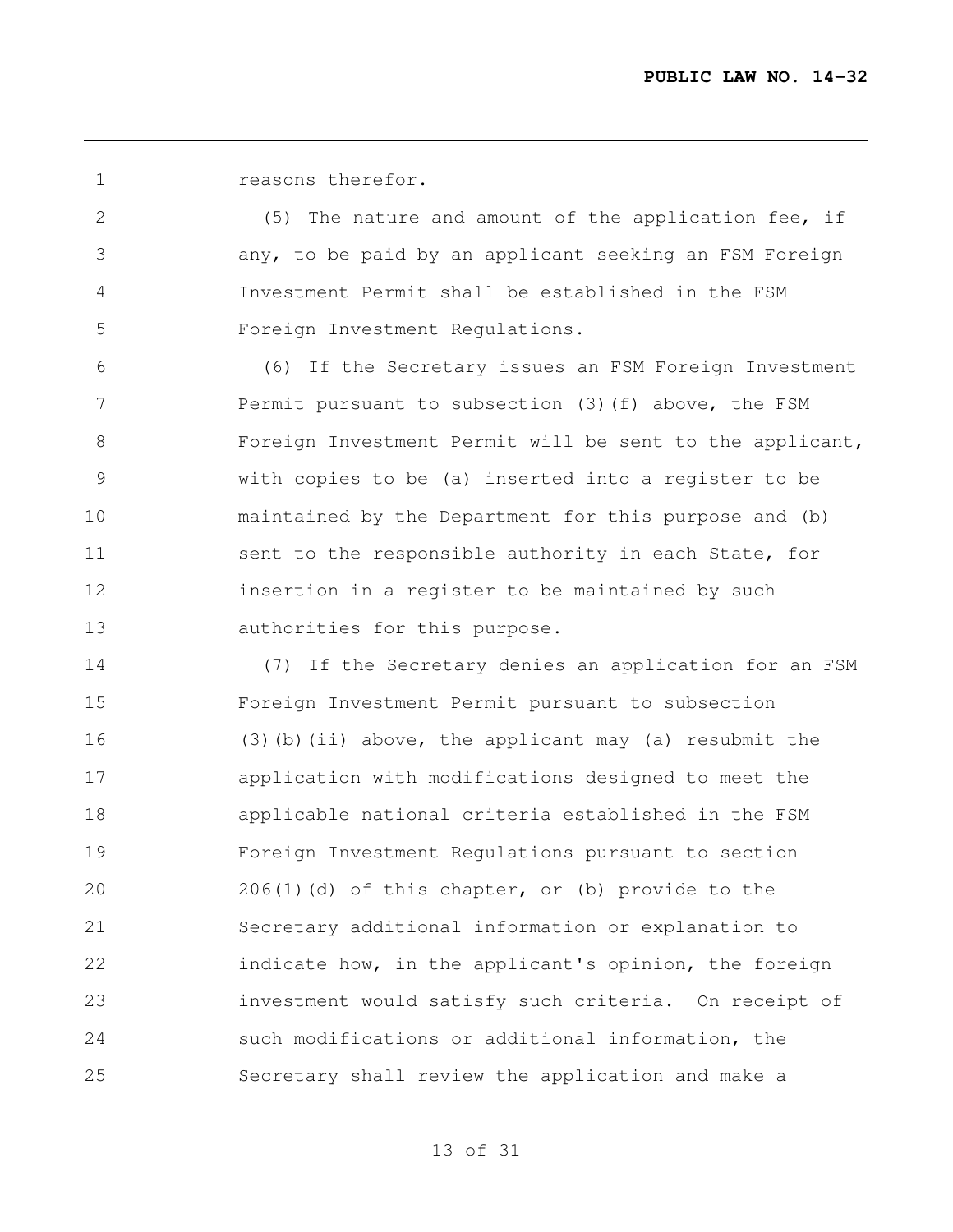| $\mathbf 1$  | determination under the procedures prescribed in                |
|--------------|-----------------------------------------------------------------|
| $\mathbf{2}$ | subsection (3) above. There is no limit to the number           |
| 3            | of times an applicant may modify an application in an           |
| 4            | attempt to satisfy the applicable criteria."                    |
| 5            | Section 4. Section 209 of chapter 2 of title 32 of the Code     |
| 6            | of the Federated States of Micronesia, as enacted by Public Law |
| 7            | No. 10-49, is hereby amended to read as follows:                |
| 8            | "Section 209. Form, fees, duration modification, and            |
| $\mathsf 9$  | cancellation of FSM Foreign Investment Permits.                 |
| 10           | (1) FSM Foreign Investment Permits shall be in the              |
| 11           | form prescribed in the FSM Foreign Investment                   |
| 12           | Regulations. State Foreign Investment Permits shall be          |
| 13           | in the form prescribed in State Foreign Investment              |
| 14           | Legislation and State Foreign Investment Regulations.           |
| 15           | (2) Upon the issuance of an FSM Foreign Investment              |
| 16           | Permit, the holder shall fulfill the requirements, if           |
| 17           | any, included in the FSM Foreign Investment Regulations         |
| 18           | for the payment of an annual fee.                               |
| 19           | (3) An FSM Foreign Investment Permit shall be valid             |
| 20           | until it has been canceled, suspended, or surrendered           |
| 21           | pursuant to subsections (7) 11 below.                           |
| 22           | (4) An FSM Foreign Investment Permit shall not be               |
| 23           | transferable between investments or investors and shall         |
| 24           | not be assignable to any investment or investor other           |
| 25           | than the one for which it was issued.                           |
|              |                                                                 |

,我们也不会有什么。""我们的人,我们也不会有什么?""我们的人,我们也不会有什么?""我们的人,我们也不会有什么?""我们的人,我们也不会有什么?""我们的人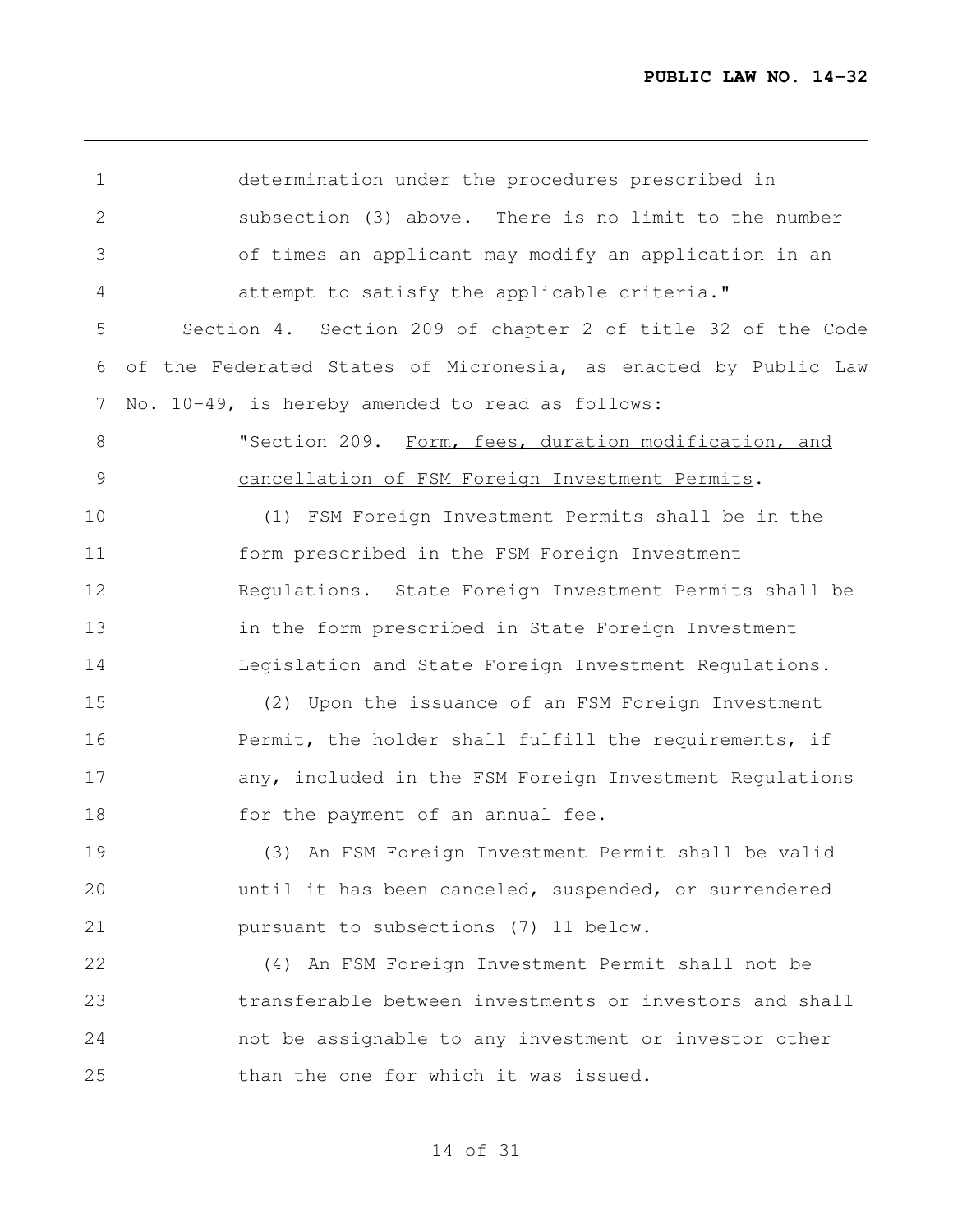(5) The holder of an FSM Foreign Investment Permit may not make a change in the business that the holder is engaging in without obtaining either (a) a new FSM Foreign Investment Permit for that purpose under section 207 of this chapter (or, if applicable, a new State Foreign Investment Permit under the relevant State Foreign Investment Legislation) or (b) a modification in 8 the terms of its FSM Foreign Investment Permit. Such a modification may be requested by the business entity, 10 and granted by the Secretary, in accordance with such procedures and requirements as the Secretary shall establish in the FSM Foreign Investment Regulations. However, no such modification is necessary if an existing business entity for which an FSM Foreign Investment Permit has been issued is expanded, without any change in the business it is engaging in.

 (6) For purposes of subsection (5) above, a 'change in the business' a person is engaging in occurs if that person begins operations in a different economic sector from the one(s) for which the FSM Foreign Investment Permit was issued.

 (7) The Secretary may cancel an FSM Foreign Investment Permit only if the Secretary determines, following the procedural requirements of subsection (9) below, that one or more of the following circumstances exist: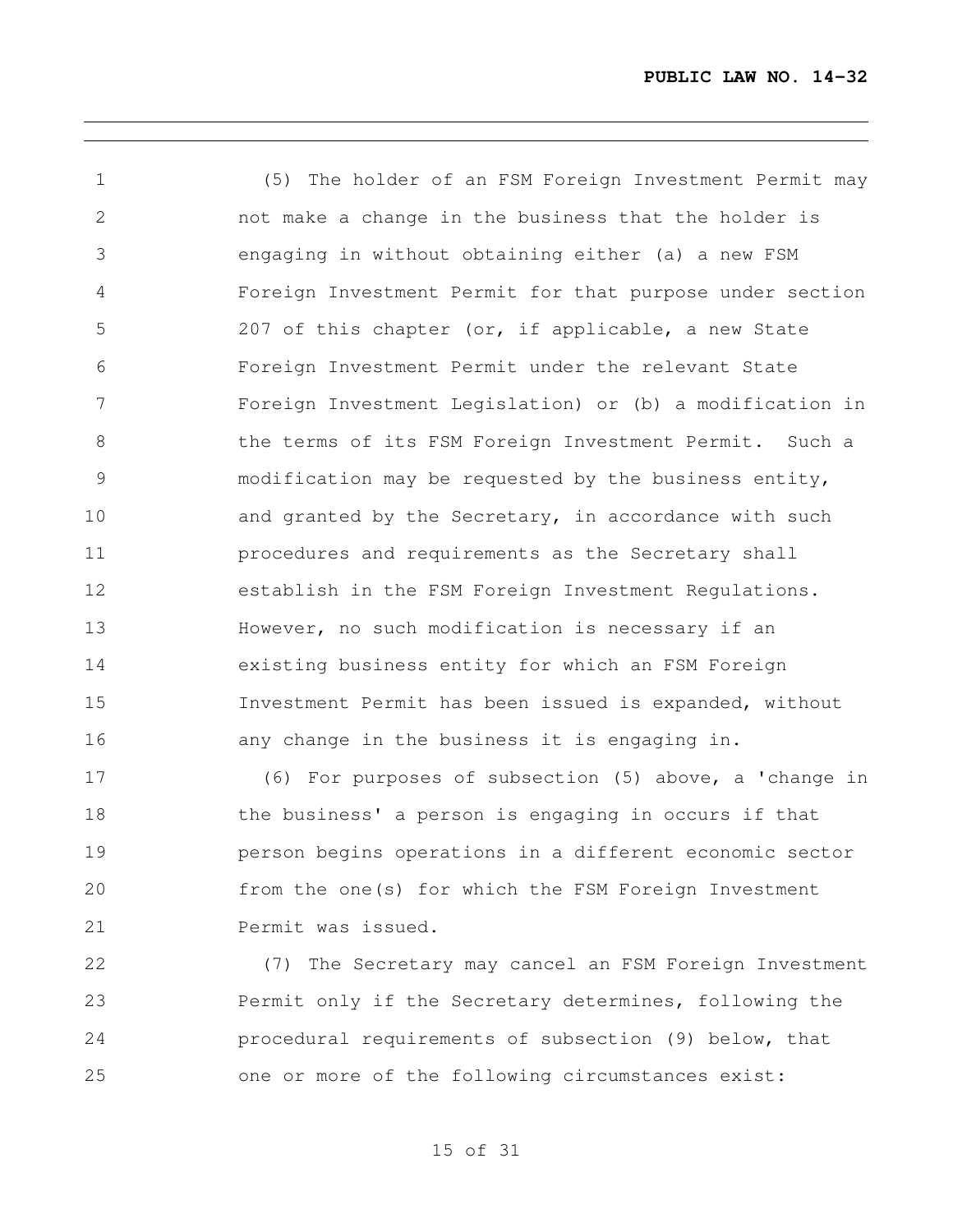<u> 1989 - Johann Stein, marwolaethau a bhann an t-Amhain an t-Amhain an t-Amhain an t-Amhain an t-Amhain an t-A</u>

| $\mathbf 1$   | (a) the annual fee, if any, required under either        |
|---------------|----------------------------------------------------------|
| $\mathbf{2}$  | subsection (2) or subsection (3) above has not been      |
| 3             | paid;                                                    |
| 4             | (b) the holder of the Permit requests its                |
| 5             | cancellation;                                            |
| 6             | (c) the permit application is found to have              |
| 7             | contained false or fraudulent information;               |
| $8\,$         | (d) the holder of the Permit bribed or otherwise         |
| $\mathcal{G}$ | exercised, or attempted to exercise, undue influence on  |
| 10            | the decision to issue the Permit;                        |
| 11            | (e) the holder of the Permit fails or refuses to         |
| 12            | comply with the reporting requirements under section 213 |
| 13            | of this chapter or with any other requirements of this   |
| 14            | chapter or of the FSM Foreign Investment Regulations;    |
| 15            | (f) the holder of the Permit fails or refuses to         |
| 16            | comply with any restrictions or conditions included in   |
| 17            | the Permit, or engages in activities not authorized by   |
| 18            | the Permit;                                              |
| 19            | (g) a substantial ownership interest in the              |
| 20            | holder is owned by a noncitizen who does not meet the    |
| 21            | character criteria established pursuant to section       |
| 22            | 205(3) of this chapter.                                  |
| 23            | (8) If an FSM Foreign Investment Permit is canceled      |
| 24            | pursuant to subsection (7) above, the noncitizen holding |
| 25            | that canceled Permit shall:                              |

<u> 1989 - Johann Stoff, amerikansk politiker (d. 1989)</u>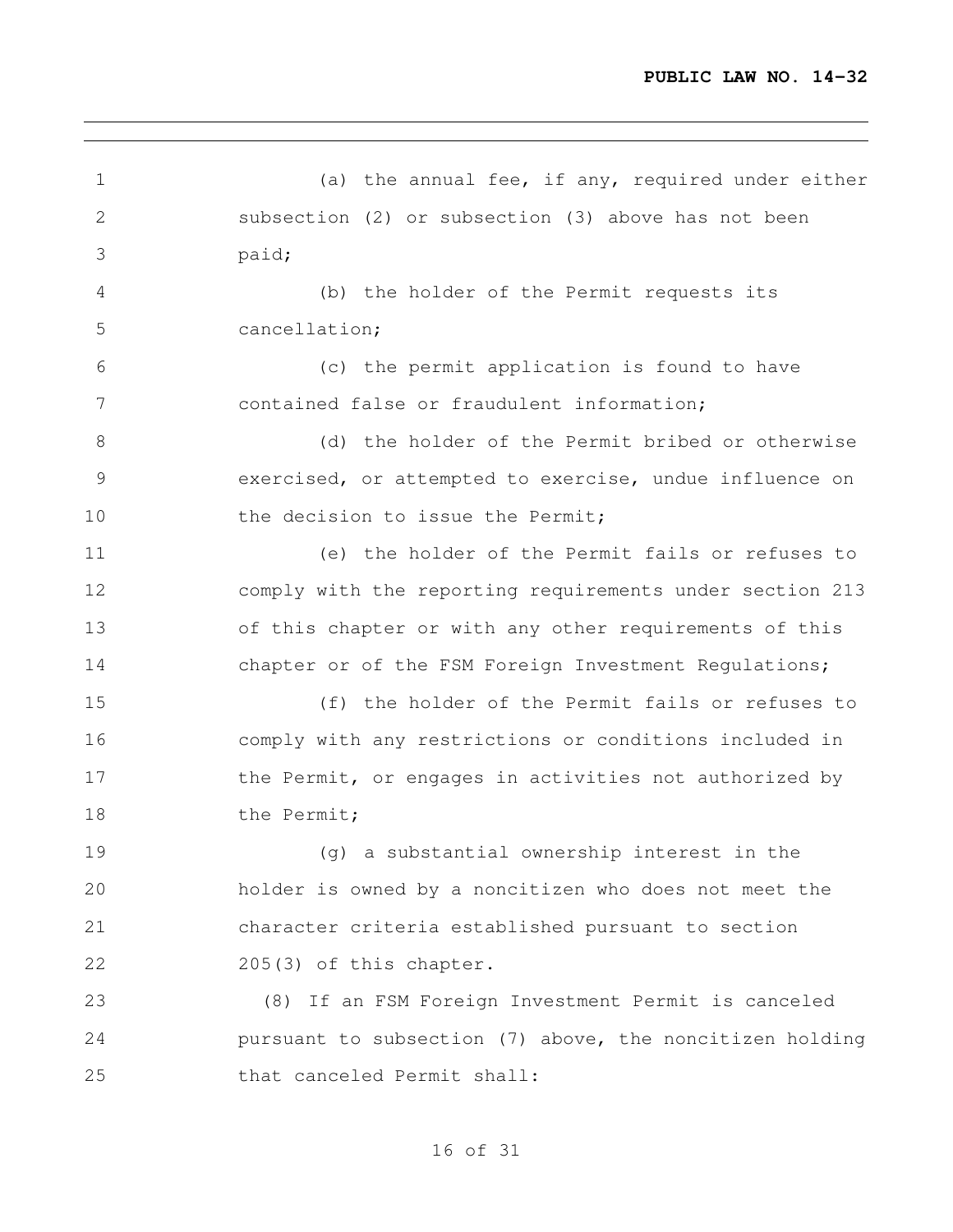<u> 1980 - Johann Barn, amerikansk politiker (d. 1980)</u>

| $\mathbf 1$    | (a) immediately stop engaging in business in the         |
|----------------|----------------------------------------------------------|
| $\overline{2}$ | FSM;                                                     |
| 3              | (b) take such steps as the Secretary shall direct        |
| 4              | in order to dispose of that noncitizen's interest in any |
| 5              | applicable business entity; and                          |
| 6              | (c) pay any fines or other penalties that may be         |
| $7\phantom{.}$ | imposed under section 220 of this chapter.               |
| 8              | (9) If it appears to the Secretary that one or more of   |
| 9              | the grounds for cancellation of an FSM Foreign           |
| 10             | Investment Permit, as enumerated in subsection (7)       |
| 11             | above, may exist, the Secretary may temporarily suspend  |
| 12             | the validity of that FSM Foreign Investment Permit and   |
| 13             | shall commence the following procedures leading to       |
| 14             | cancellation:                                            |
| 15             | (a) The Secretary or his designee may schedule a         |
| 16             | hearing on the matter before the Secretary or his        |
| 17             | designee. At least 21 days' written notice of the        |
| 18             | hearing shall be given to the holder or registered agent |
| 19             | of the FSM Foreign Investment Permit or the holder's     |
| 20             | registered agent, stating the alleged grounds for        |
| 21             | cancellation. If during that time the holder of the FSM  |
| 22             | Foreign Investment Permit takes action satisfactory to   |
| 23             | the Secretary to disprove the allegations or otherwise   |
| 24             | remedy the situation, the Secretary may cancel the       |
| 25             | hearing and reinstate the FSM Foreign Investment Permit  |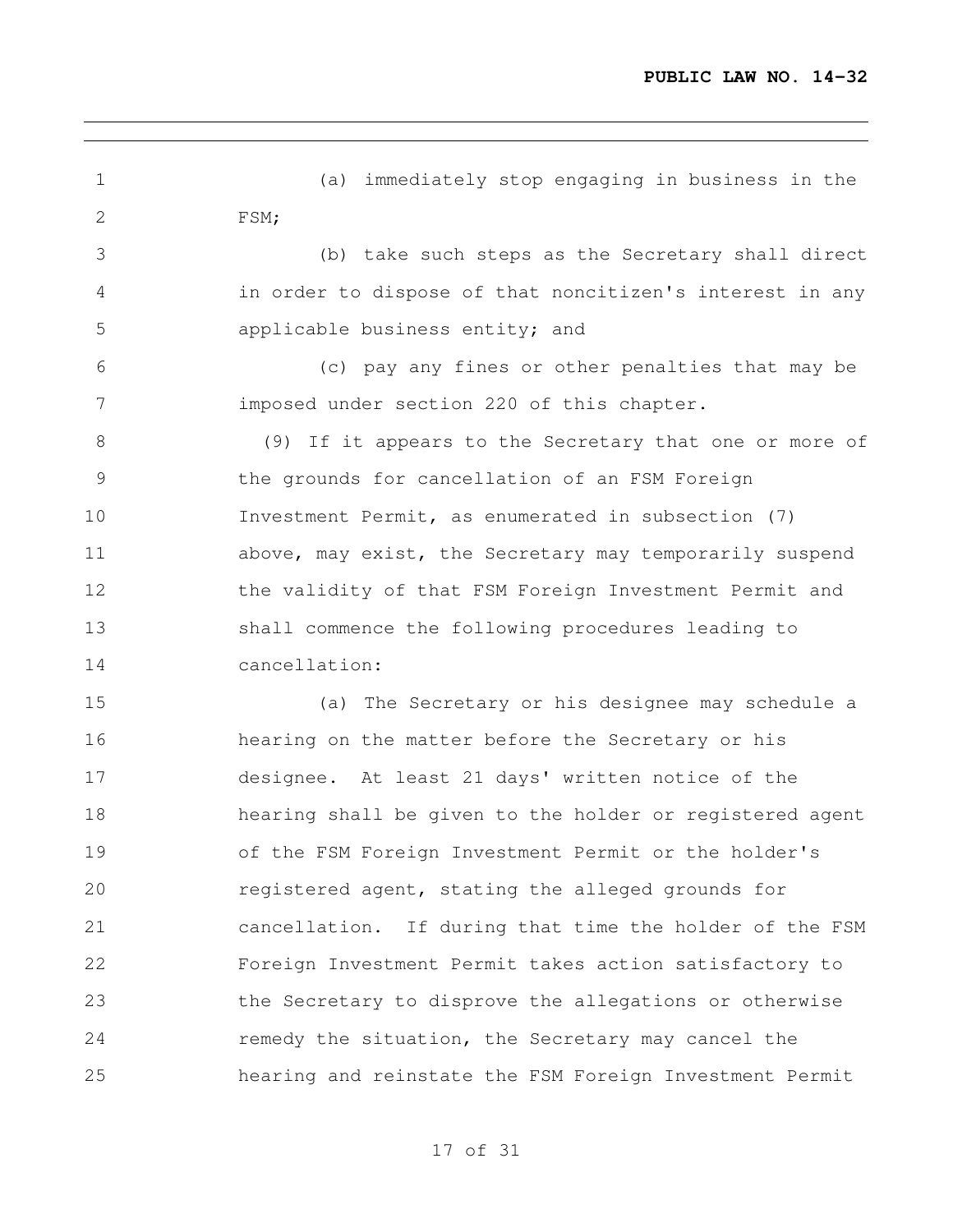1 if it was temporarily suspended. (b) Hearing procedures shall be prescribed by the Secretary in the FSM Foreign Investment Regulations and shall include the right of the holder of the FSM Foreign Investment Permit to participate and to be represented by counsel, to call witnesses, and to cross-examine witnesses called against the holder of the FSM Foreign Investment Permit. (c) Within ten days after a hearing, the

 Secretary shall issue a written decision including reasons for the action taken and the remedy to be imposed pursuant to subsection (8) above, and shall transmit that decision immediately to the holder of the 14 FSM Foreign Investment Permit.

 (d) If a decision has not been issued pursuant to subsection (9)(c) above within the ten days specified, any temporary suspension ordered by the Secretary shall automatically end, and the validity of the FSM Foreign Investment Permit shall automatically be reinstated.

 (e) Within 20 days after receiving the notice of 21 the decision of the Secretary, the holder of the FSM Foreign Investment Permit may appeal the decision to the Supreme Court of the FSM. Copies of any notice of appeal shall be served on the Secretary and the FSM Secretary of Justice.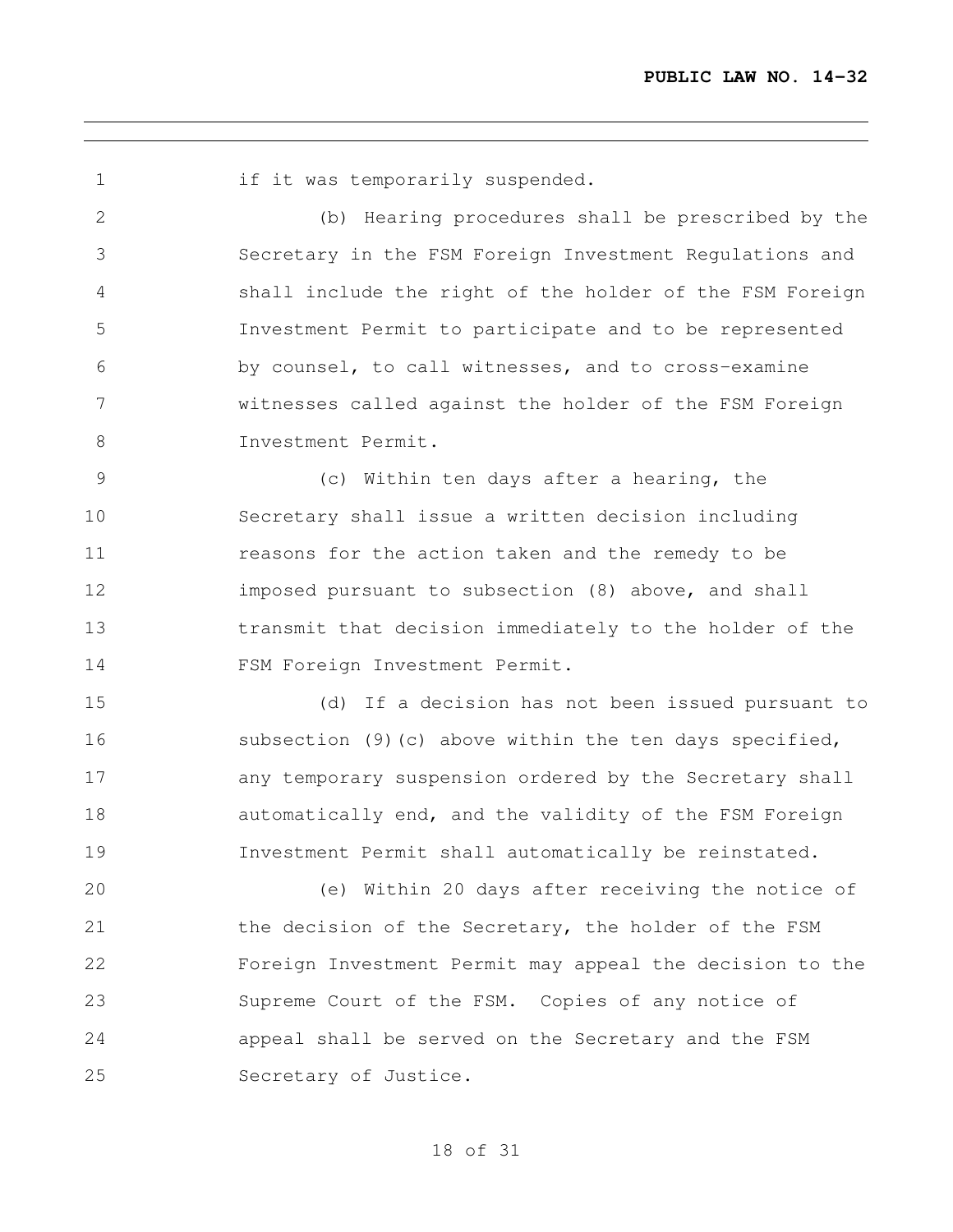(10) If an FSM Foreign Investment Permit is suspended pursuant to this chapter, the noncitizen holding that suspended permit shall immediately stop engaging in business in the FSM and refrain from resuming the business unless and until the FSM Foreign Investment Permit is reinstated.

 (11) A holder of an FSM Foreign Investment Permit may surrender it by meeting requirements specified for this purpose in the FSM Foreign Investment Regulations. Mere cessation of engaging in business in the FSM, without meeting such requirements, does not relieve the holder of an FSM Foreign Permit from the requirements incident thereto."

 Section 5. Section 210 of chapter 2 of title 32 of the Code of the Federated States of Micronesia, as enacted by Public Law No. 10-49, is hereby amended to read as follows:

**"Section 210.** Expatriate Worker Authorizations. (1) A business entity as to which either have an FSM Foreign Investment Permit or a State Foreign Investment Permit has been issued shall be entitled automatically to an expatriate worker authorization ('EWA') for one expatriate senior management position.

 (2) If the business entity as to which either an FSM Foreign Investment Permit or a State Foreign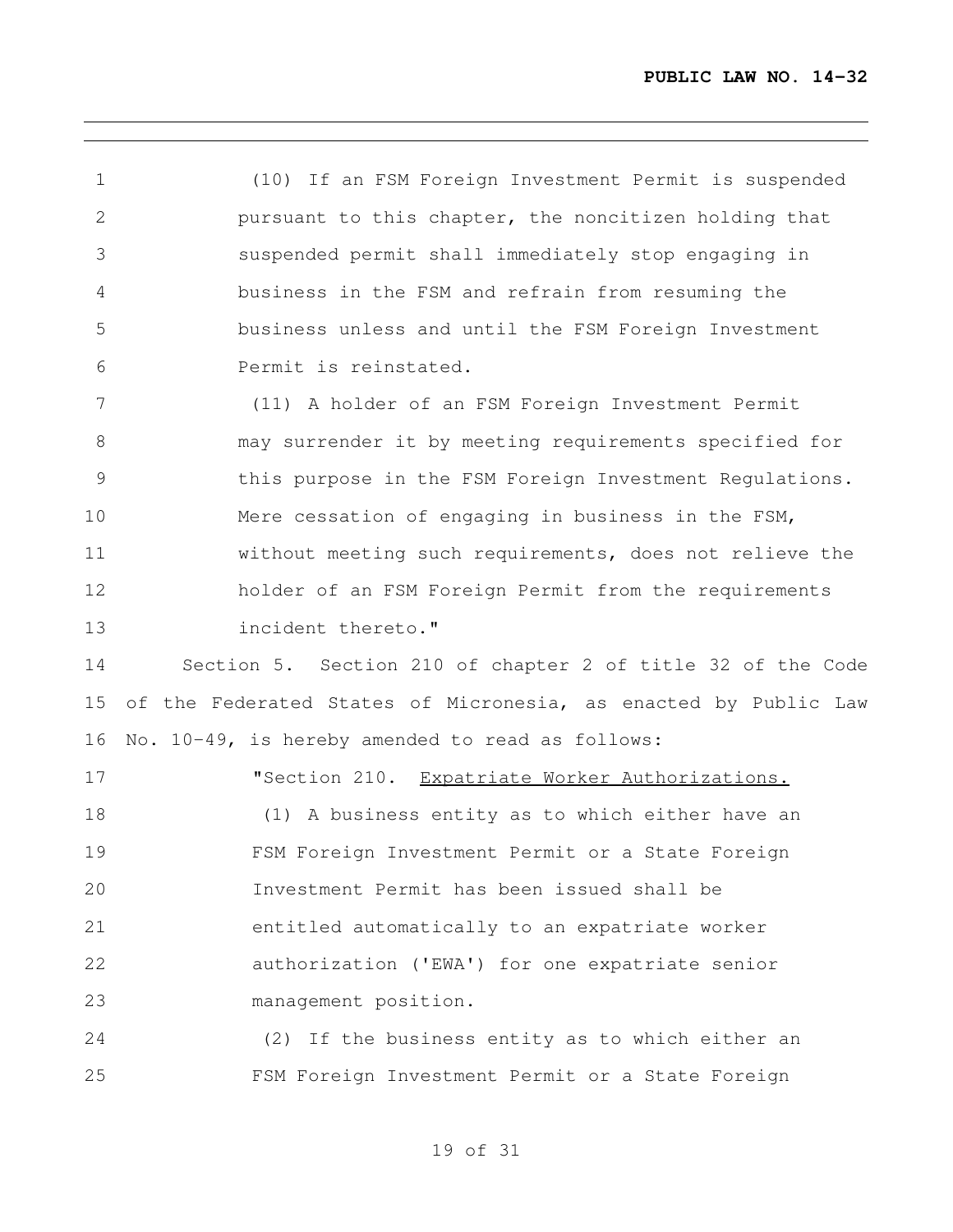Investment Permit has been issued meets the applicable criteria established for this purpose in the FSM Foreign Investment Regulations, the holder of such Permit shall be entitled automatically to one or more additional EWAs for expatriate senior management positions.

 (3) An EWA that is automatically allocated under either subsection (1) or (2) above shall remain valid during the entire period that the corresponding Foreign Investment Permit remains valid. However, the criteria 11 to be established pursuant to subsection (2) above may provide that, notwithstanding the continued validity of 13 an EWA, a new or renewal entry permit requested under 14 that EWA may be denied and the existing entry permit issued under that EWA may be canceled during any period when those criteria are not being met.

 (4) The holder of a Foreign Investment permit may apply for additional expatriate workers pursuant to 19 title 51 of the FSM Code."

 Section 6. Section 211 of chapter 2 of title 32 of the Code of the Federated States of Micronesia, as enacted by Public Law No. 10-49, is hereby amended to read as follows:

**"Section 211.** Issuance of entry permits. (1) The holder of a Foreign Investment Permit may, upon the allocation of an EWA to the relevant business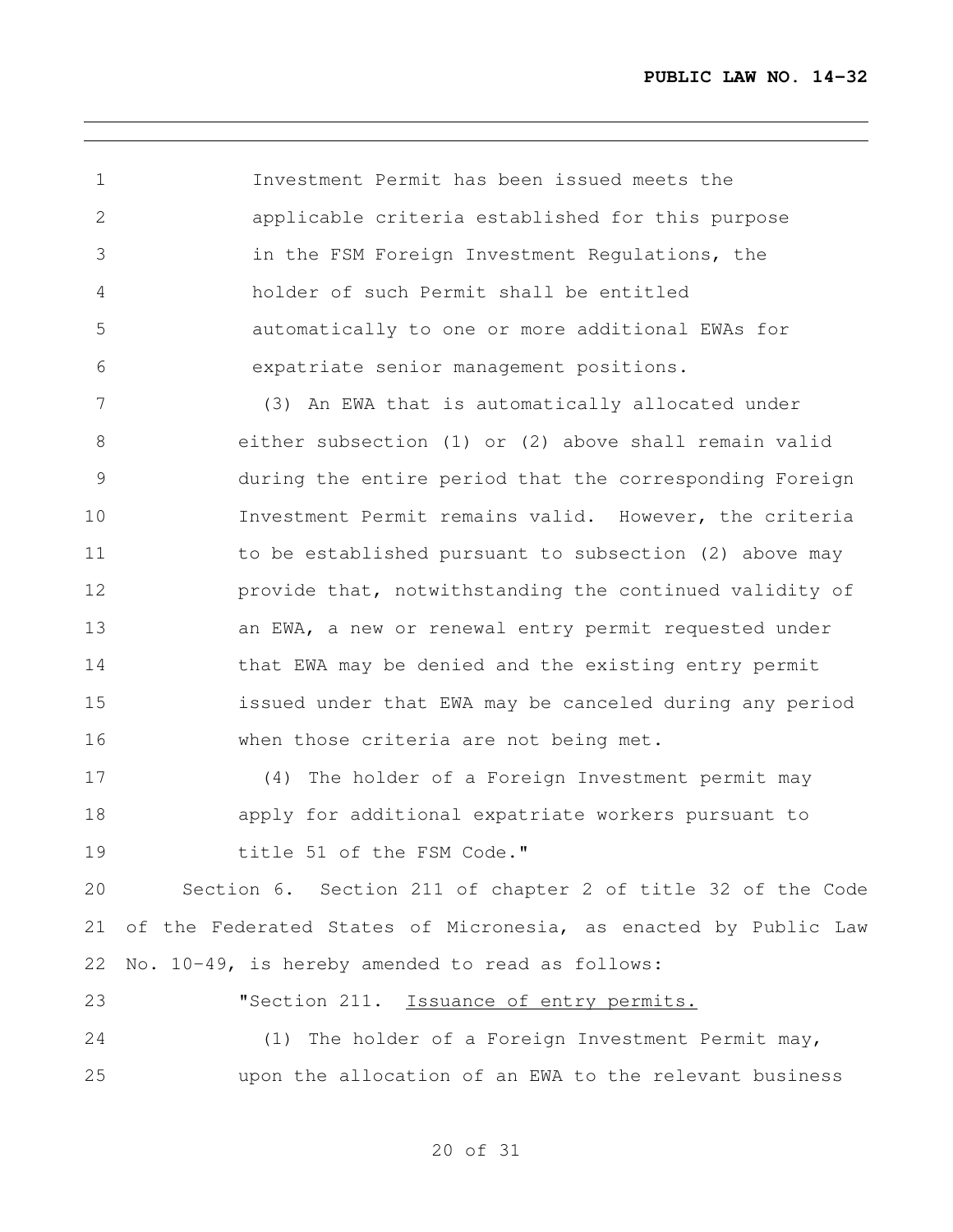entity, submit to the immigration authorities an application for an entry permit for a nominee to fill the position to which the EWA applies.

 (2) If the immigration authorities approve an application for an entry permit applied for under subsection (1) above, the immigration authorities shall issue such permit upon the payment of a fee in such an amount and under such procedures as may be established for this purpose by the immigration authorities.

 (3) The immigration authorities shall issue an entry permit for a nominee to fill a position to which an EWA applies except in cases of (a) criminal character or (b) medical risk to the nation or the nominee, as set forth in pertinent regulations issued by the immigration authorities. If the immigration authorities deny an application for an entry permit for a nominee to fill a position to which an EWA applies, the immigration authorities shall so advise the holder of the Foreign Investment Permit and shall give reasons for the denial. In such a case of denial, the holder of the Foreign Investment Permit may (a) request the immigration authorities to review the application after submission of additional information on the nominee, or (b) apply for an entry permit nominating a different person to fill the position.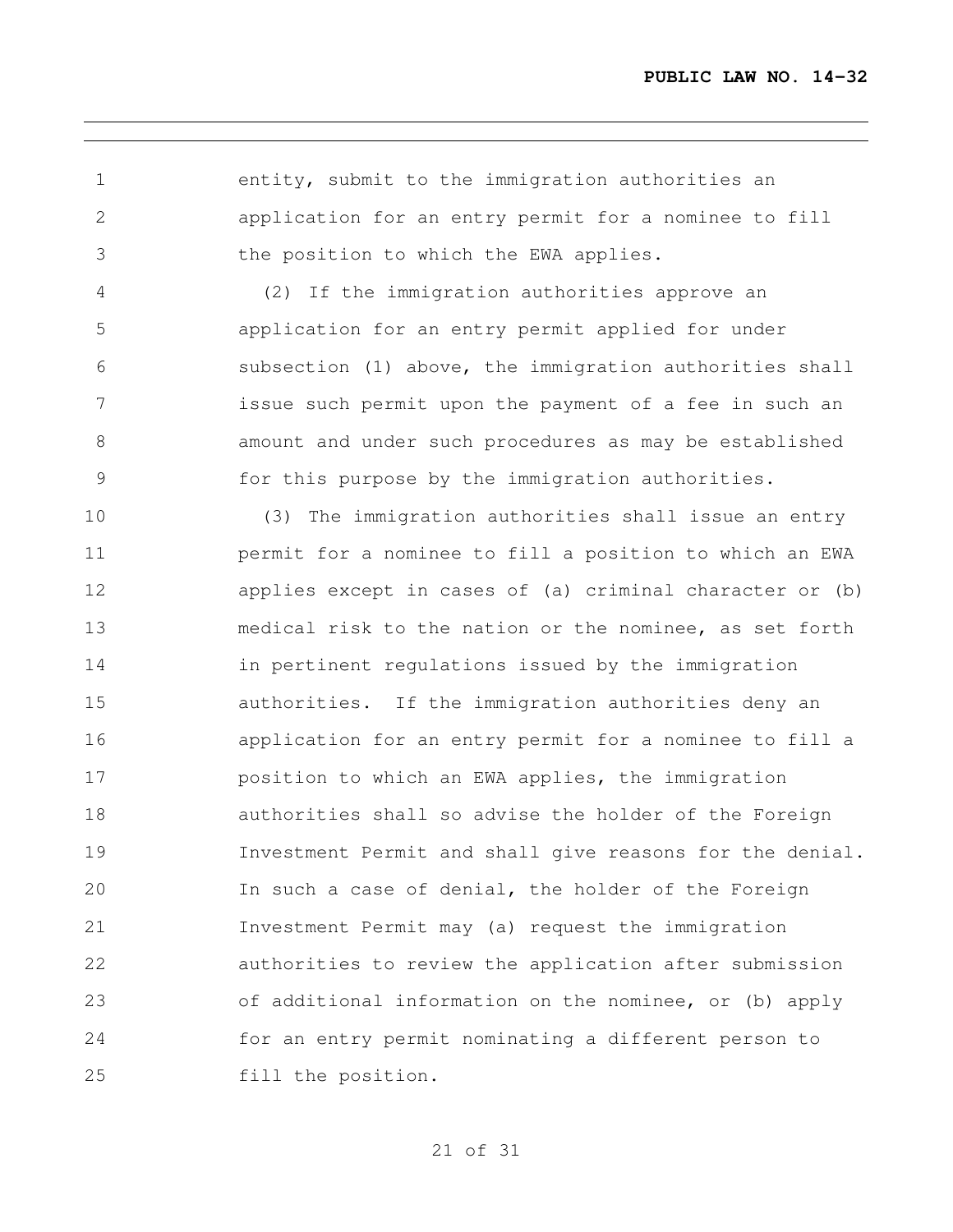(4) If, for whatever reason, a position to which an EWA applies is or becomes vacant during the period of validity of that EWA, the holder of the relevant Foreign Investment Permit may apply to the immigration authorities for an entry permit for a nominee to fill the vacant position. (5) In addition to entry permits issued pursuant to EWAs, a foreign investor shall be entitled to one or more foreign investor entry permits as follows: (a) one if the foreign investor is a sole proprietorship; or (b) one for each individual holder of a substantial ownership interest in the foreign investor 14 if the foreign investor is any other kind of business entity. (6) Nothing in this chapter shall be interpreted to **require that a noncitizen have an entry permit if that**  noncitizen is not otherwise required to have an entry permit." Section 7. Section 212 of chapter 2 of title 32 of the Code of the Federated States of Micronesia, as enacted by Public Law No. 10-49, is hereby amended to read as follows: **"Section 212.** Renewal and cancellation of entry permits. (1) An entry permit issued pursuant to section 211 of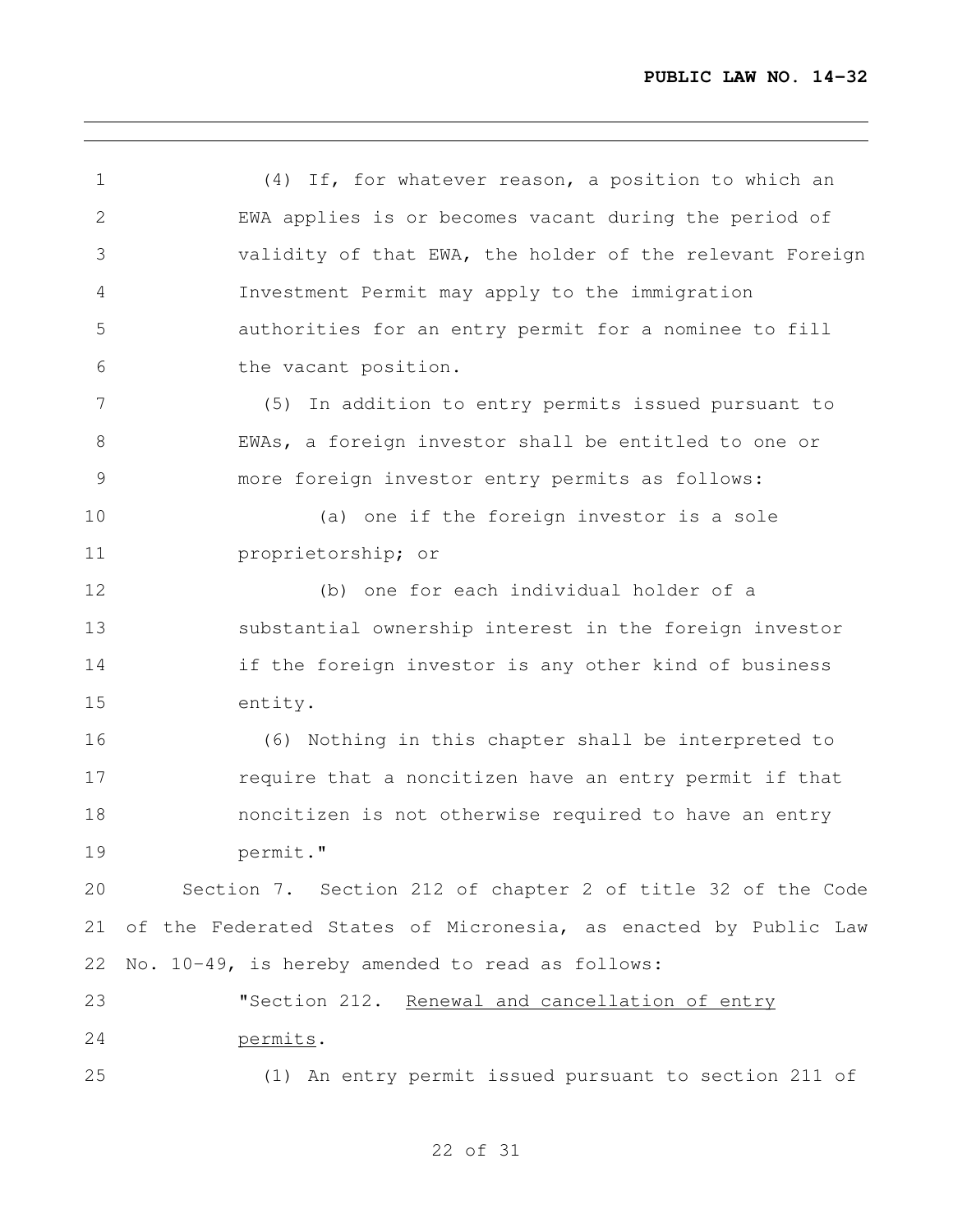this chapter, whether a foreign investor entry permit or an entry permit issued under the EWA, shall be valid upon its issuance and thereafter until the sooner of: (a) five years, or such shorter period as may be prescribed in regulations by the immigration authorities, after the date of its issuance; (b) expiration, cancellation, or surrender of the 8 applicable Foreign Investment Permit or EWA; or (c) cancellation of the entry permit as provided in subsection (4) below. (2) Solely for purposes of subsection (1)(b) above: (a) a Foreign Investment Permit which is **13** renewable annually shall not be deemed to have expired unless and until the official who issued the Foreign Investment Permit has declared it to be expired and so notified the immigration officials in writing; and (b) an EWA shall not be deemed to have expired unless and until the Foreign Investment Permit under which it was issued is cancelled or deemed to have expired. (3) Except as provided in subsection (4) below, an entry permit issued pursuant to section 211 of this chapter shall be automatically renewed upon its expiration. (4) An entry permit issued pursuant to section 211 of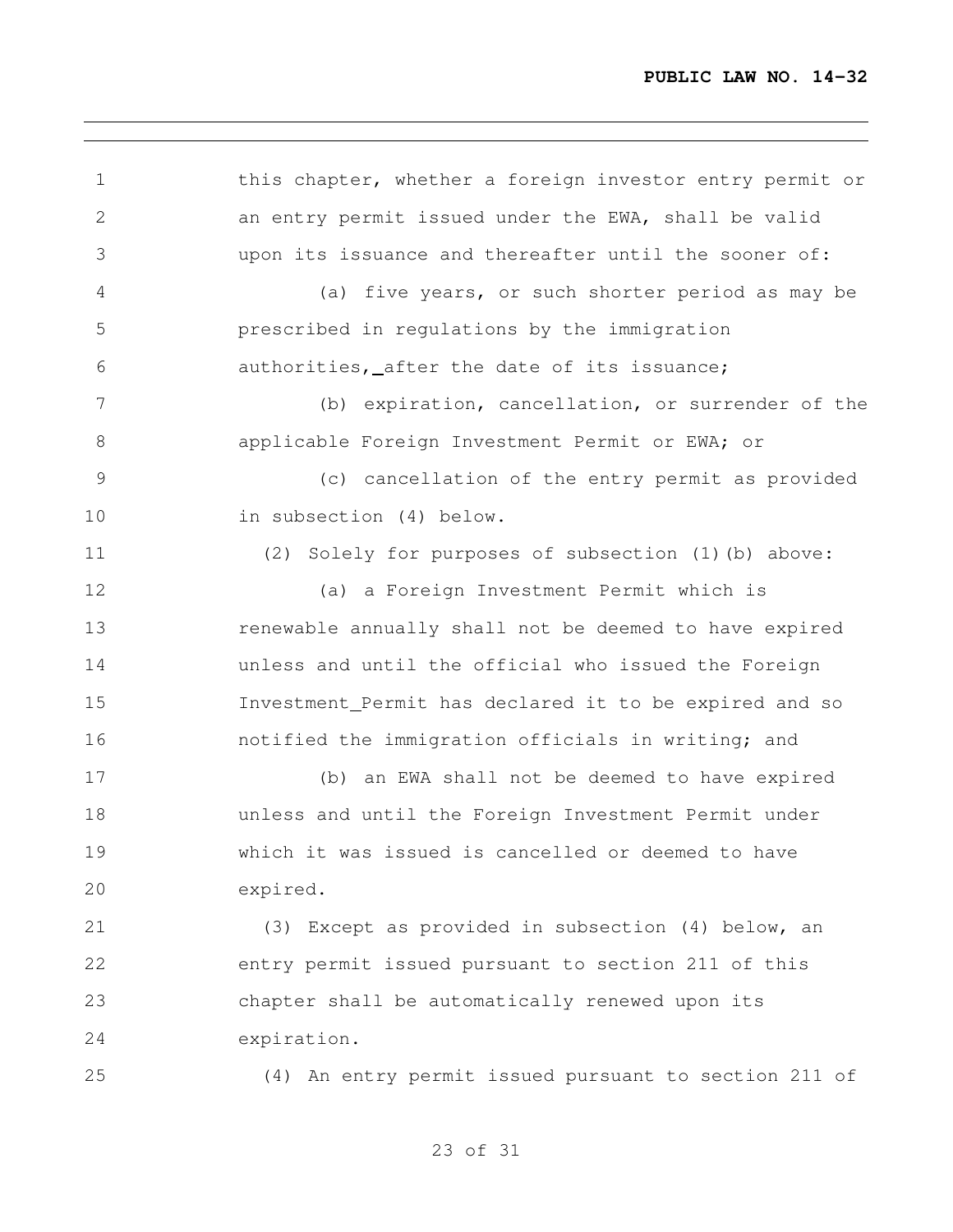| $\mathbf 1$    | this chapter may be cancelled, or its renewal may be     |
|----------------|----------------------------------------------------------|
| $\overline{2}$ | denied, by the immigration authorities only if:          |
| 3              | (a) the required immigration fee, if any, is             |
| 4              | unpaid;                                                  |
| 5              | (b) the person to whom the entry permit has been         |
| 6              | issued is convicted by a court in the FSM of an offense  |
| $\overline{7}$ | in respect of which he or she has been sentenced to      |
| 8              | imprisonment for a term of six months or more; or        |
| 9              | (c) the entry permit, or the EWA to which the            |
| 10             | entry permit relates, was obtained under false           |
| 11             | pretenses;                                               |
| 12             | (d) the conduct of the person to whom the entry          |
| 13             | permit has been issued constitutes a threat to the       |
| 14             | security of the FSM. In this case an entry permit may    |
| 15             | be canceled only after receiving a recommendation of     |
| 16             | cancellation from a committee appointed for this purpose |
| 17             | and consisting of representatives from each of the       |
| 18             | following: the immigration authorities, the applicable   |
| 19             | State official responsible for foreign investment        |
| 20             | regulation in the State, the FSM Secretary of Justice,   |
| 21             | and the Department;                                      |
| 22             | (e) the person to whom the entry permit has been         |
| 23             | issued leaves the position the basis of which the entry  |
| 24             | permit was issued;                                       |
| 25             | (f) the person to whom the entry permit has been         |

,我们也不会有什么。""我们的人,我们也不会有什么?""我们的人,我们也不会有什么?""我们的人,我们也不会有什么?""我们的人,我们也不会有什么?""我们的人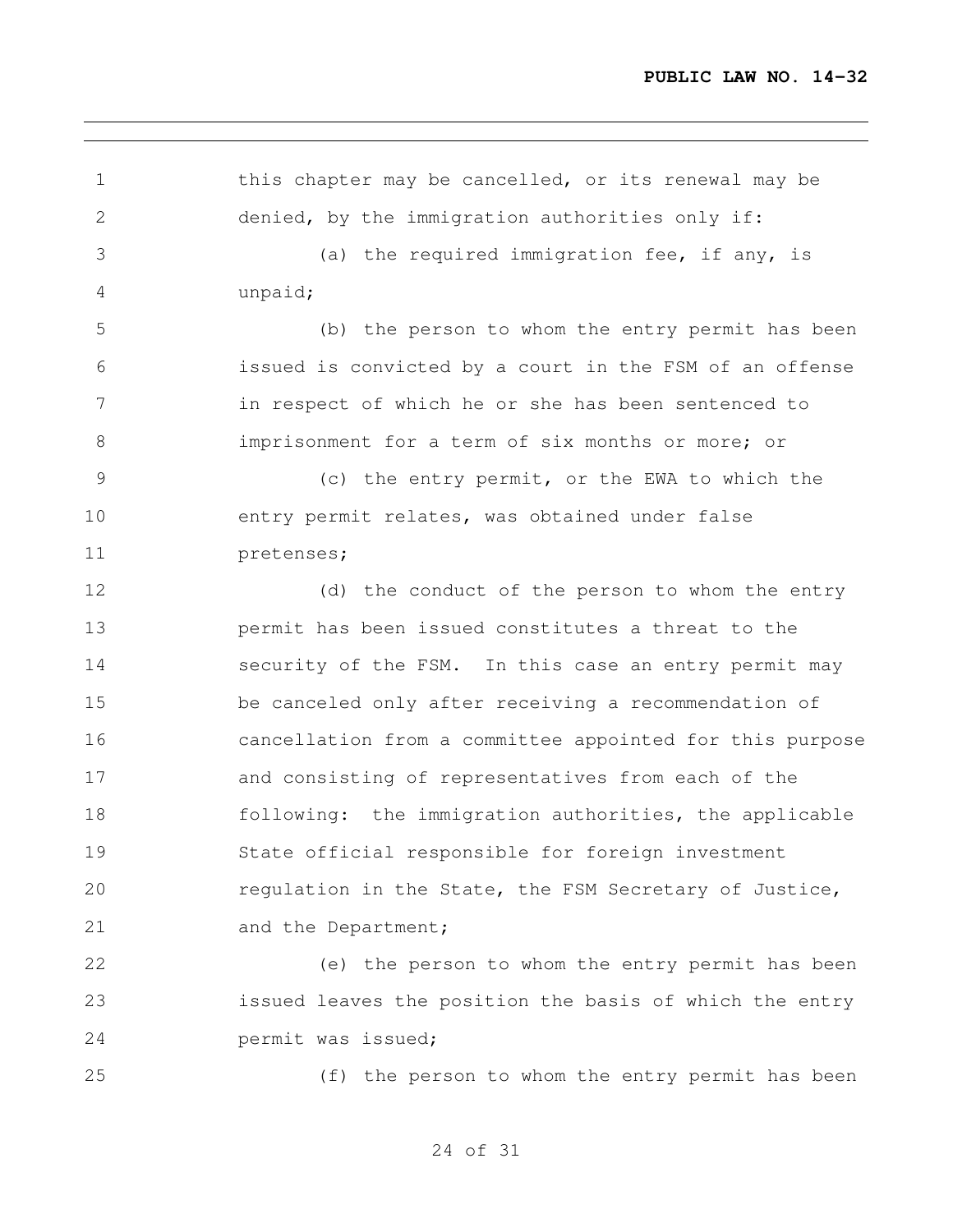<u> 1980 - Johann Barbara, martxa alemaniar argumento este alemaniar alemaniar alemaniar alemaniar alemaniar al</u>

| $\mathbf 1$    | issued engages in employment outside the scope of the    |
|----------------|----------------------------------------------------------|
| $\overline{2}$ | employment specified by the relevant EWA, whether or not |
| 3              | the employment is with the foreign investor to whom the  |
| 4              | EWA was issued;                                          |
| 5              | (g) the person to whom the entry permit has been         |
| 6              | issued is deported in accordance with law;               |
| 7              | (h) the conditions for cancellation pursuant to          |
| 8              | section 210(3) of this chapter are satisfied;            |
| $\mathcal{G}$  | (i) the applicable Foreign Investment Permit is          |
| 10             | canceled or surrendered; or                              |
| 11             | (j) it is required or permitted under subsection         |
| 12             | $(5)$ below.                                             |
| 13             | (5) An entry permit issued pursuant to section 211 of    |
| 14             | this chapter shall be canceled by the immigration        |
| 15             | authorities if the official who issued the Foreign       |
| 16             | Investment Permit to which the entry permit relates      |
| 17             | makes_a finding, concurred in the FSM Secretary of       |
| 18             | Justice, that the holder of the permit is not engaged in |
| 19             | a bona fide attempt to commerce, operate, wind up, or    |
| 20             | recommence any business to which the Foreign Investment  |
| 21             | Permit relates. Such a finding shall be in writing,      |
| 22             | signed by the FSM Secretary of Justice and the relevant  |
| 23             | State or national official, and arrived at through       |
| 24             | procedures_which afforded the holder of the entry permit |
| 25             | notice and an opportunity to be heard by the relevant    |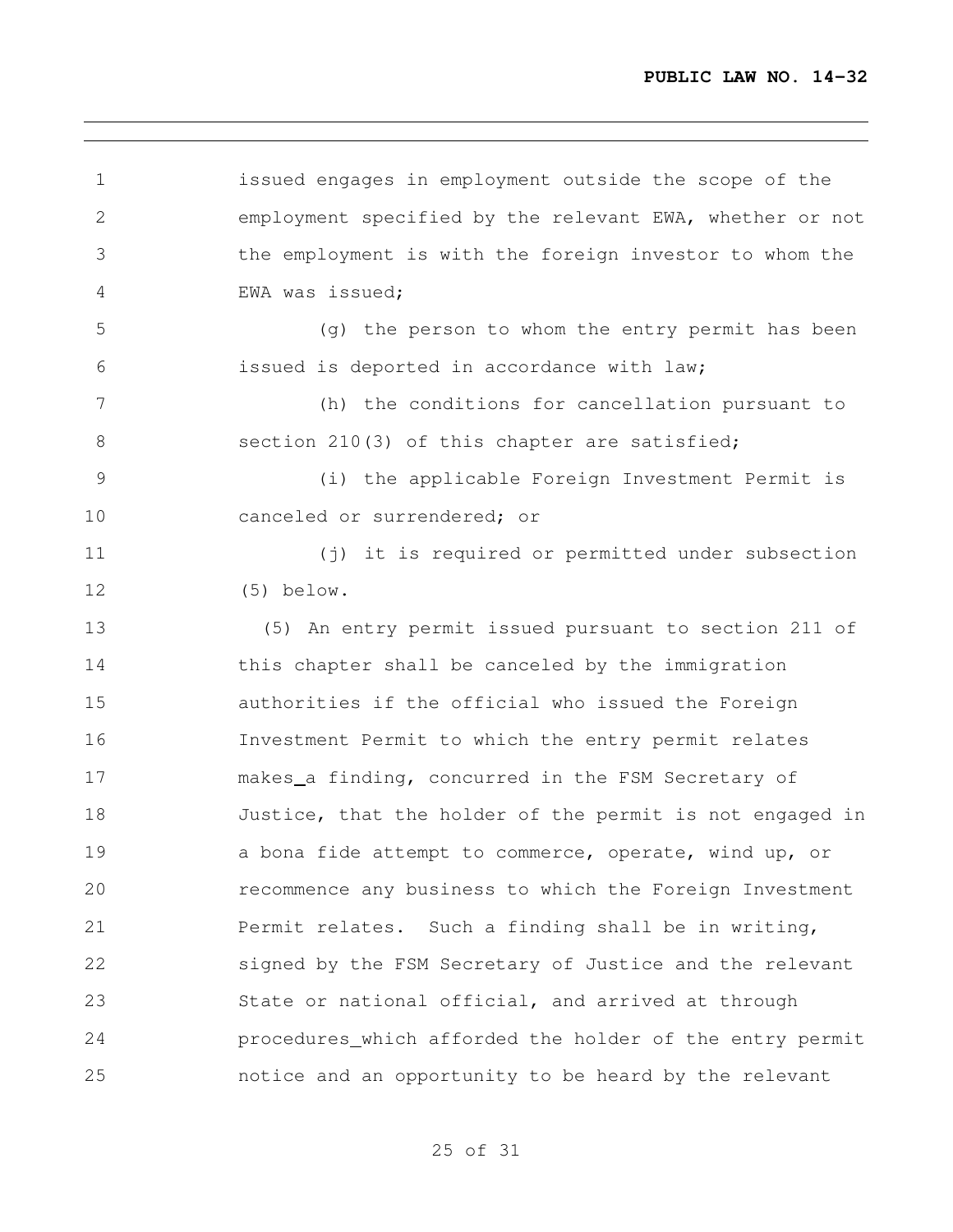<u> 1980 - Johann Barbara, martxa alemaniar argumento este alemaniar alemaniar alemaniar alemaniar alemaniar al</u>

| 1  | State or national official."                                    |
|----|-----------------------------------------------------------------|
| 2  | Section 8. Section 213 of chapter 2 of title 32 of the Code     |
| 3  | of the Federated States of Micronesia, as enacted by Public Law |
| 4  | No. 10-49, is hereby amended to read as follows:                |
| 5  | "Section 213. Reports by holders of FSM Foreign                 |
| 6  | Investment Permits.                                             |
| 7  | (1) The holder of any FSM Foreign Investment Permit             |
| 8  | shall submit to the Secretary such reports concerning           |
| 9  | the foreign investment as the Secretary may prescribe in        |
| 10 | the FSM Foreign Investment Regulations. Details of the          |
| 11 | information required, the reasons for the requirements,         |
| 12 | and the frequency and form of such reports shall be set         |
| 13 | forth in the FSM Foreign Investment Regulations.                |
| 14 | (2) Notwithstanding any other provision of this                 |
| 15 | chapter, an FSM Foreign Investment Permit shall be              |
| 16 | automatically suspended for a failure to meet a                 |
| 17 | reporting deadline or a failure to include required             |
| 18 | information in a report pursuant to subsection (1) of           |
| 19 | this section. Any such suspension shall be effective            |
| 20 | from the sixtieth day after the day on which the report         |
| 21 | or information is due unless, during the 60 grade               |
| 22 | period, the holder of the Foreign Investment Permit             |
| 23 | submits the requisite report or information or provides         |
| 24 | a written explanation of the_failure to do so that is           |
| 25 | acceptable to the Secretary. The Secretary may move to          |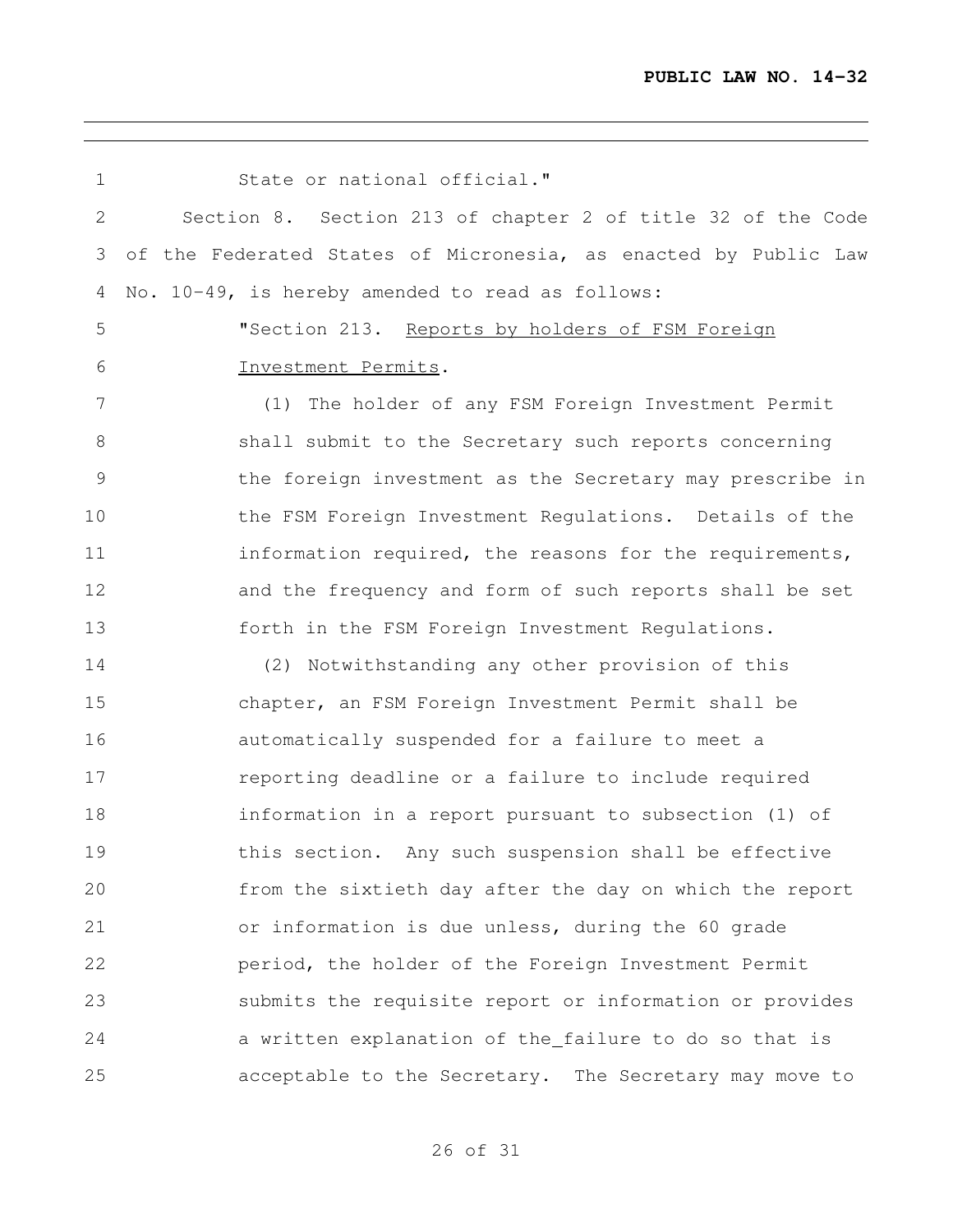cancel the FSM Foreign Investment Permit in accordance with section 209 of this chapter at any time after the suspension becomes effective.

 (3) Any change in foreign ownership of an investment for which an FSM Foreign Investment Permit has been issued which results in ownership of a substantial ownership interest by a noncitizen who did not previously own a substantial ownership interest shall be reported immediately to the Secretary, who may take such action as he or she considers appropriate in **11** respect of the FSM Foreign Investment Permit, including its cancellation if appropriate under the provisions of section 209(7) of this chapter."

 Section 9. Title 32 of the Code of the Federated States of Micronesia, as enacted by Public Law No. 10-49, is hereby further amended by adding a new section 215A to read as follows:

17 "Section 215A. Review of compliance by holders of FSM Foreign Investment Permits.

 (1) The Secretary shall undertake an annual review of the compliance of each FSM Foreign Investment Permit holder with the provisions of this chapter, the FSM Foreign Investment Regulations and any conditions that attach to the relevant Foreign Investment Permit.

 (2) The Secretary shall prepare a written report in 25 respect of each review setting out his or her findings.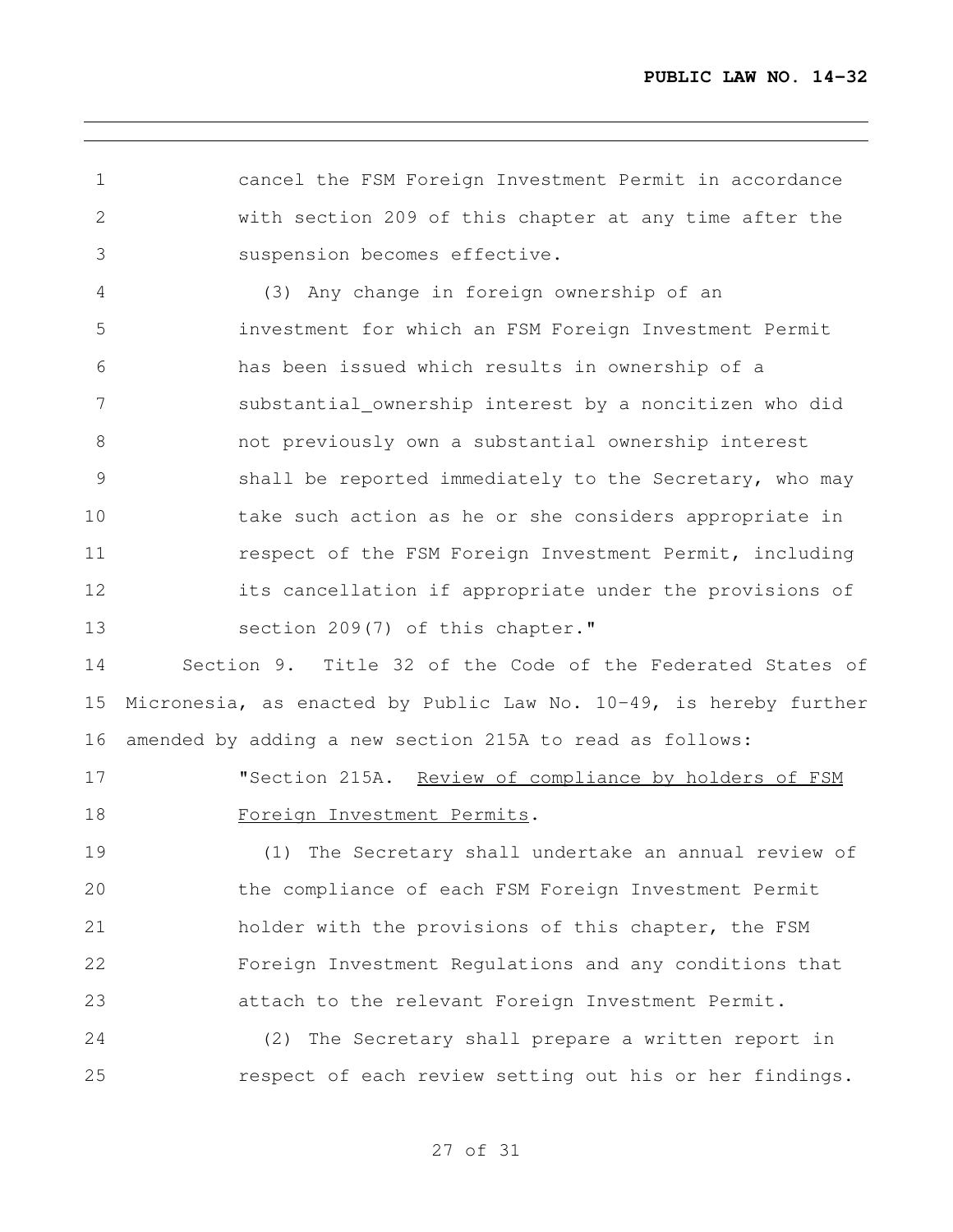<u> 1989 - Johann Stein, marwolaethau a bhann an t-Amhair an t-Amhair an t-Amhair an t-Amhair an t-Amhair an t-A</u>

| 1  | (3) Any non-compliance identified during a review               |
|----|-----------------------------------------------------------------|
| 2  | conducted pursuant to subsection (1) of this section may        |
| 3  | be dealt with in accordance with the provisions of this         |
| 4  | chapter.                                                        |
| 5  | (4) The Secretary shall include aggregate information           |
| 6  | on compliance in the annual publication required                |
| 7  | pursuant_to subsection 214(1) of this chapter."                 |
| 8  | Section 10. Section 216 of chapter 2 of title 32 of the Code    |
| 9  | of the Federated States of Micronesia, as enacted by Public Law |
| 10 | No. 10-49, is hereby amended to read as follows:                |
| 11 | "Section 216. Compulsory acquisition of foreign                 |
| 12 | investment property.                                            |
| 13 | (1) There shall be no compulsory acquisition or                 |
| 14 | expropriation of the property of any business entity as         |
| 15 | to which a Foreign Investment Permit has been issued,           |
| 16 | except under the following circumstances:                       |
| 17 | (a) in order to apply sanctions for violation of                |
| 18 | laws or regulations, as provided for in section 220 of          |
| 19 | this chapter; or                                                |
| 20 | (b) in extraordinary cases in which                             |
| 21 | (i) such compulsory acquisition or                              |
| 22 | expropriation is consistent with existing FSM law               |
| 23 | governing eminent domain;                                       |
| 24 | (ii) such compulsory acquisition or                             |
| 25 | expropriation is necessary to serve overriding national         |

<u> 1989 - Johann Stein, marwolaethau a bhann an t-Amhair an t-Amhair an t-Amhair an t-Amhair an t-Amhair an t-A</u>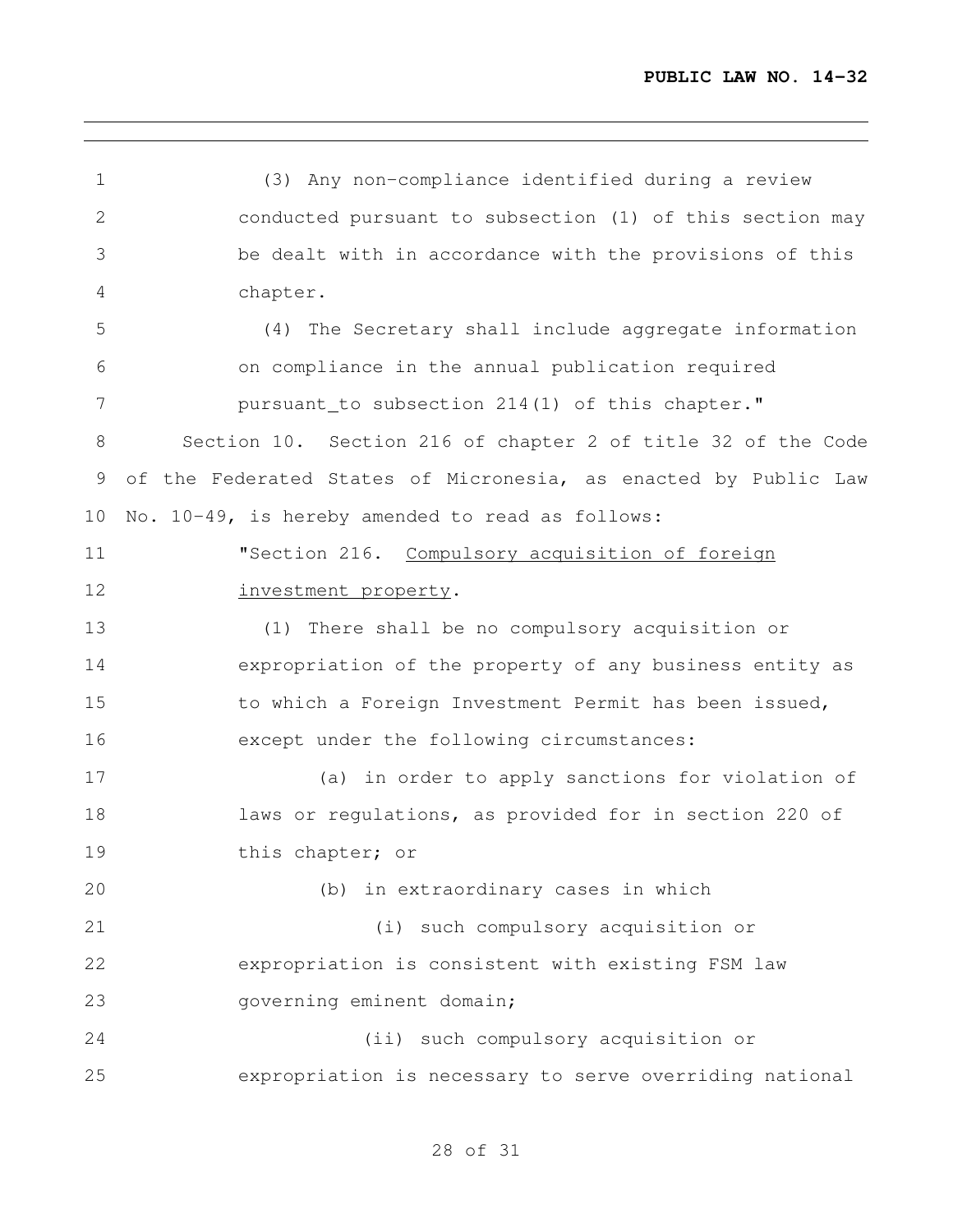interests and (iii) the conditions of subsection (2) below are met; or (c) pursuant to generally applicable laws and regulations of the FSM or any State. (2) Compulsory acquisition or expropriation of a type described in subsection (1)(b) above may be undertaken 8 only after: (a) the National Congress has, following a recommendation to this effect by the Secretary, taken official action to identify in writing 12 (i) the property to be acquired or expropriated and (ii) the overriding national interests that make such acquisition or expropriation necessary; and (b) the Secretary has issued a notification to any holder of a Foreign Investment Permit whose property 18 is to be acquired or expropriated, indicating 19 (i) what property is affected by the action; (ii) what compensation will be paid for the acquisition or expropriation of the property; and (iii) what appeal or other forms of legal recourse are available to the holder of the Foreign Investment Permit affected by the action. (3) Payment of compensation pursuant to subsection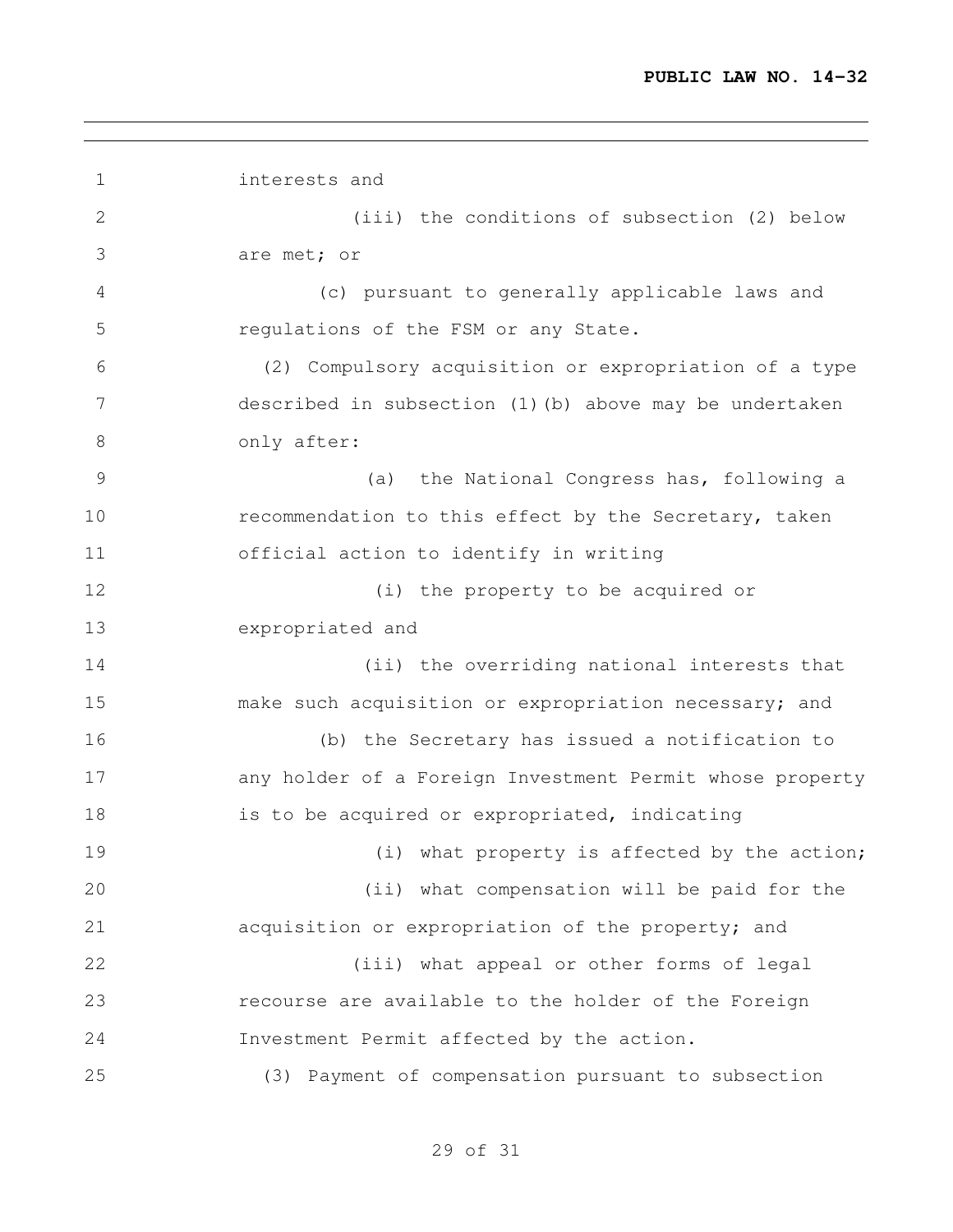(2)(b) above shall be promptly made and adequate in amount.

 (4) Neither the National Government nor any State Government nor any other entity within the FSM shall take any action that, although not formally designated or acknowledged as compulsory acquisition or expropriation, indirectly has the same injurious effect ('creeping expropriation')."

 Section 11. Section 217 of chapter 2 of title 32 of the Code of the Federated States of Micronesia, as enacted by Public Law No. 10-49, is hereby amended to read as follows:

**"Section 217.** Transfers of earnings and capital.

 (1) The National Government guarantees that no holder of a currently valid Foreign Investment Permit will be subject to any restrictions on making lawful remittances of profits and carrying out other lawful current international transactions as defined in the Articles of Agreement of the International Monetary Fund.

 (2) The National Government guarantees that any holder of a currently valid Foreign Investment Permit will be permitted to lawfully repatriate any amount of capital 22 that was brought into the FSM for, or that lawfully accrued on, a business entity to which such Permit applies."

Section 12. Section 219 of chapter 2 of title 32 of the Code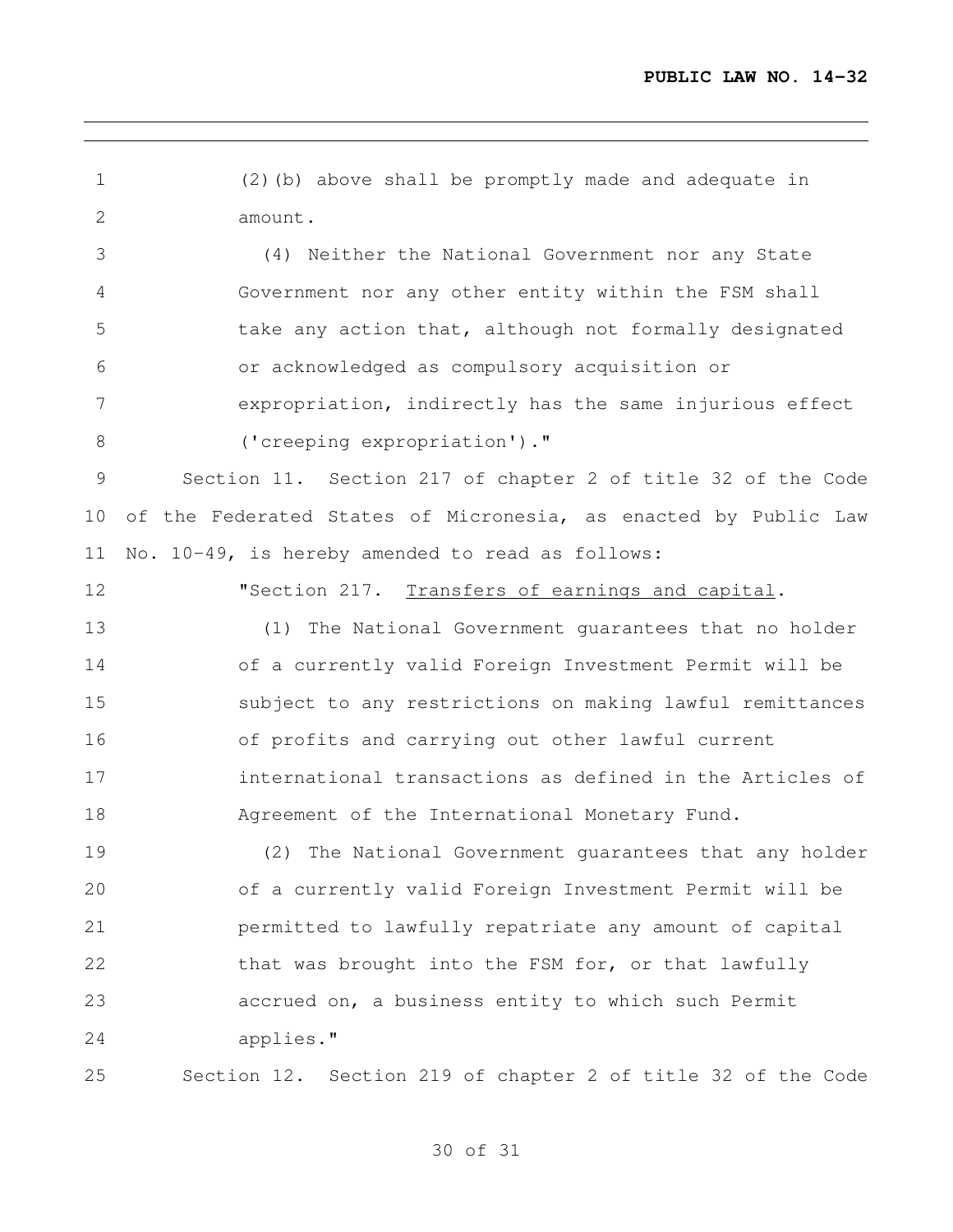<u> 1989 - Johann Stoff, amerikansk politiker (d. 1989)</u>

| $\mathbf{1}$ | of the Federated States of Micronesia, as enacted by Public Law   |
|--------------|-------------------------------------------------------------------|
| 2            | No. 10-49, is hereby amended to read as follows:                  |
| 3            | "Section 219. Non-discriminatory treatment. Subject to            |
| 4            | the provisions of this chapter and regulations                    |
| 5            | promulgated hereunder, and subject further to the                 |
| 6            | express provisions of any other statute applicable to             |
| 7            | specific business categories, the National Government             |
| $8\,$        | shall not take action, or permit any State to take                |
| 9            | action, that would result in a foreign investor being             |
| 10           | given treatment that is less favorable than the                   |
| 11           | treatment given to citizens, or business entities wholly          |
| 12           | owned by citizens, engaging in business in the FSM."              |
| 13           | Section 13. This act shall become law upon approval by the        |
| 14           | President of the Federated States of Micronesia or upon its       |
| 15           | becoming law without such approval.                               |
| 16           |                                                                   |
| 17           |                                                                   |
| 18           |                                                                   |
| 19           | November 2<br>2005                                                |
| 20           |                                                                   |
| 21           |                                                                   |
| 22           |                                                                   |
| 23           |                                                                   |
| 24           | /s/Joseph J. Urusemal                                             |
| 25           | Joseph J. Urusemal<br>President<br>Federated States of Micronesia |

the control of the control of the control of the control of the control of the control of the control of the control of the control of the control of the control of the control of the control of the control of the control